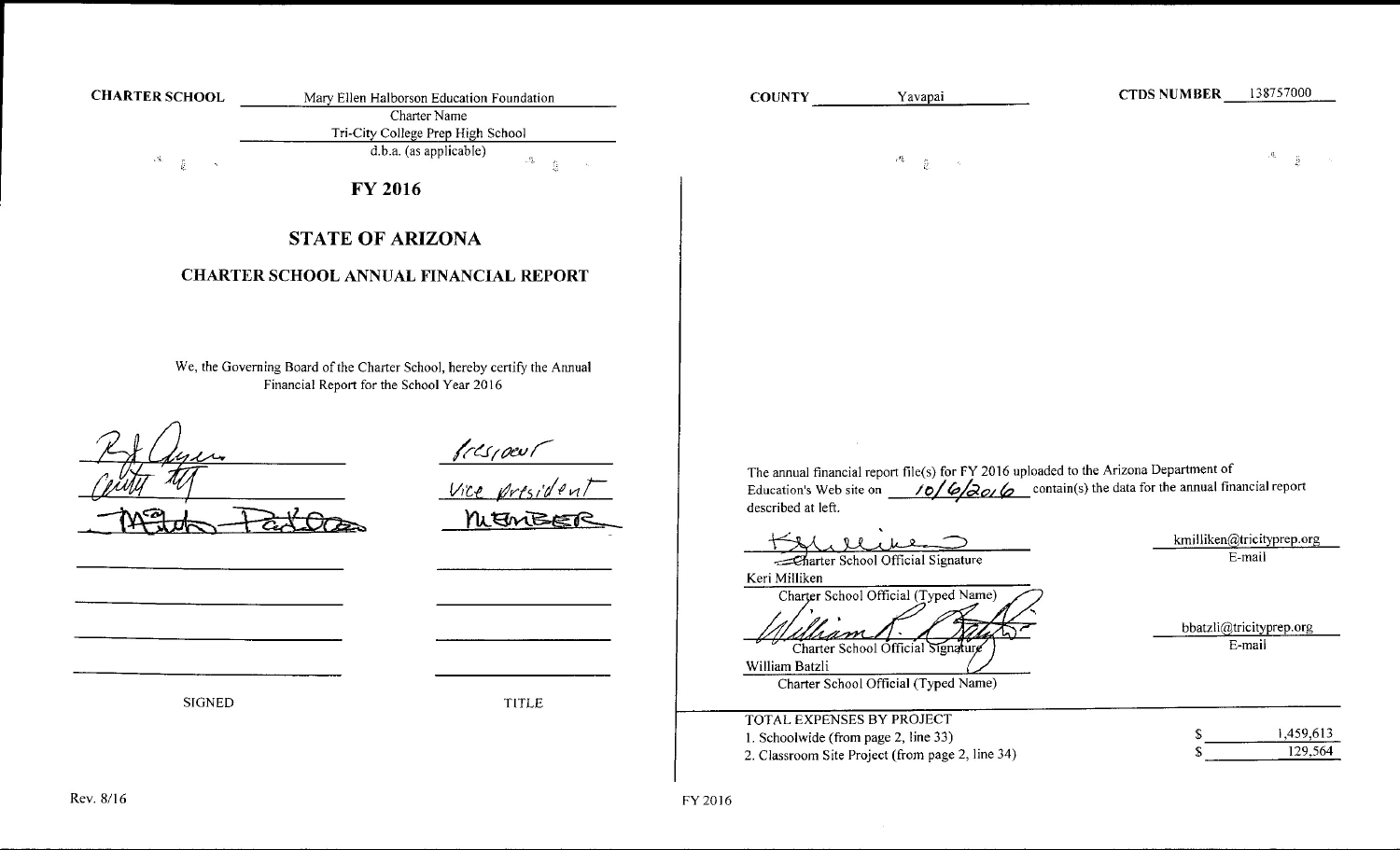|                  | <b>REVENUE</b>                                                                            |                  |                |
|------------------|-------------------------------------------------------------------------------------------|------------------|----------------|
|                  | <b>1000 Local Sources</b>                                                                 | <b>ACTUAL</b>    |                |
| 1.               | 1310 Tuition from Individuals                                                             | 1,100            | 11.            |
| 2.               | 1320 Tuition from Other Arizona Schools or Districts                                      | $\overline{0}$   | 2.             |
| 3.               | 1410 Transportation Fees from Individuals                                                 | $\overline{0}$   | 13.            |
| $\overline{4}$ . | 1420 Transportation Fees from Other Arizona Schools or Districts                          | $\overline{0}$   | 4.             |
| 5.               | 1500 Earnings on Investments                                                              | 2,949            | <sup>15.</sup> |
| 6.               | 1600 Food Service (from Food Service AFR, line 2)                                         | $\overline{0}$   | 6.             |
| 7.               | 1700 School Activities                                                                    | 20,585           | 7.             |
| 8.               | Other Revenue from Local Sources (specify)                                                | $130,132$ 8.     |                |
| 9.               | Subtotal (lines 1-8)                                                                      | 154,766 9.       |                |
|                  | <b>2000 Intermediate Sources</b>                                                          |                  |                |
| 10.              | 2100 Unrestricted                                                                         | $\overline{0}$   | 10.            |
| 11.              | 2200 Restricted                                                                           | $\boldsymbol{0}$ | 11.            |
| 12.              | Other Revenue from Intermediate Sources (specify)                                         | $\boldsymbol{0}$ | 12.            |
| 13.              | Subtotal (lines 10-12)                                                                    | $\overline{0}$   | 13.            |
|                  | <b>3000 State Sources</b>                                                                 |                  |                |
| 14.              | 3110 State Equalization Assistance                                                        | 1,627,757        | 14.            |
| 15.              | 3130-3150 Other Unrestricted                                                              | $\overline{0}$   | 15.            |
| 16.              | 3200 Restricted                                                                           | 121,570          | 16.            |
| 17.              | 3900 Revenue for/on Behalf of the School                                                  | $\overline{0}$   | 17.            |
| 18.              | Other Revenue from State Sources (specify)                                                | 10,678           | 18.            |
| 19.              | Subtotal (lines 14-18)                                                                    | 1,760,005        | 19.            |
|                  | <b>4000 Federal Sources</b>                                                               |                  |                |
| 20.              | 4100, 4300 Unrestricted/Restricted Received Directly from the Federal Government          | $\boldsymbol{0}$ | 20.            |
| 21.              | 4200, 4500 Unrestricted/Restricted Received from the Federal Government through the State | $\boldsymbol{0}$ | 21.            |
| 22.              | 4700 Revenue Received from the Federal Government through Other Intermediate Agencies     | $\boldsymbol{0}$ | 22.            |
| 23.              | 4800 Federal Impact Aid                                                                   | $\boldsymbol{0}$ | 23.            |
| 24.              | 4900 Revenue for/on Behalf of the School                                                  | $\boldsymbol{0}$ | 24.            |
| 25.              | Other Revenue from Federal Sources (specify)                                              | $\boldsymbol{0}$ | 25.            |
| 26.              | Subtotal (lines 20-25)                                                                    | $\boldsymbol{0}$ | 26.            |
|                  |                                                                                           |                  |                |

27. 1,914,771 27. **TOTAL REVENUE FROM ALL SOURCES (lines 9, 13, 19, and 26)**

<span id="page-1-0"></span>**CHARTER SCHOOL** 1ary Ellen Halborson Education Foundation **COUNTY** Tavapai **COUNTY** Tavapai **CTDS NUMBER** 138757000

COUNTY Yavapai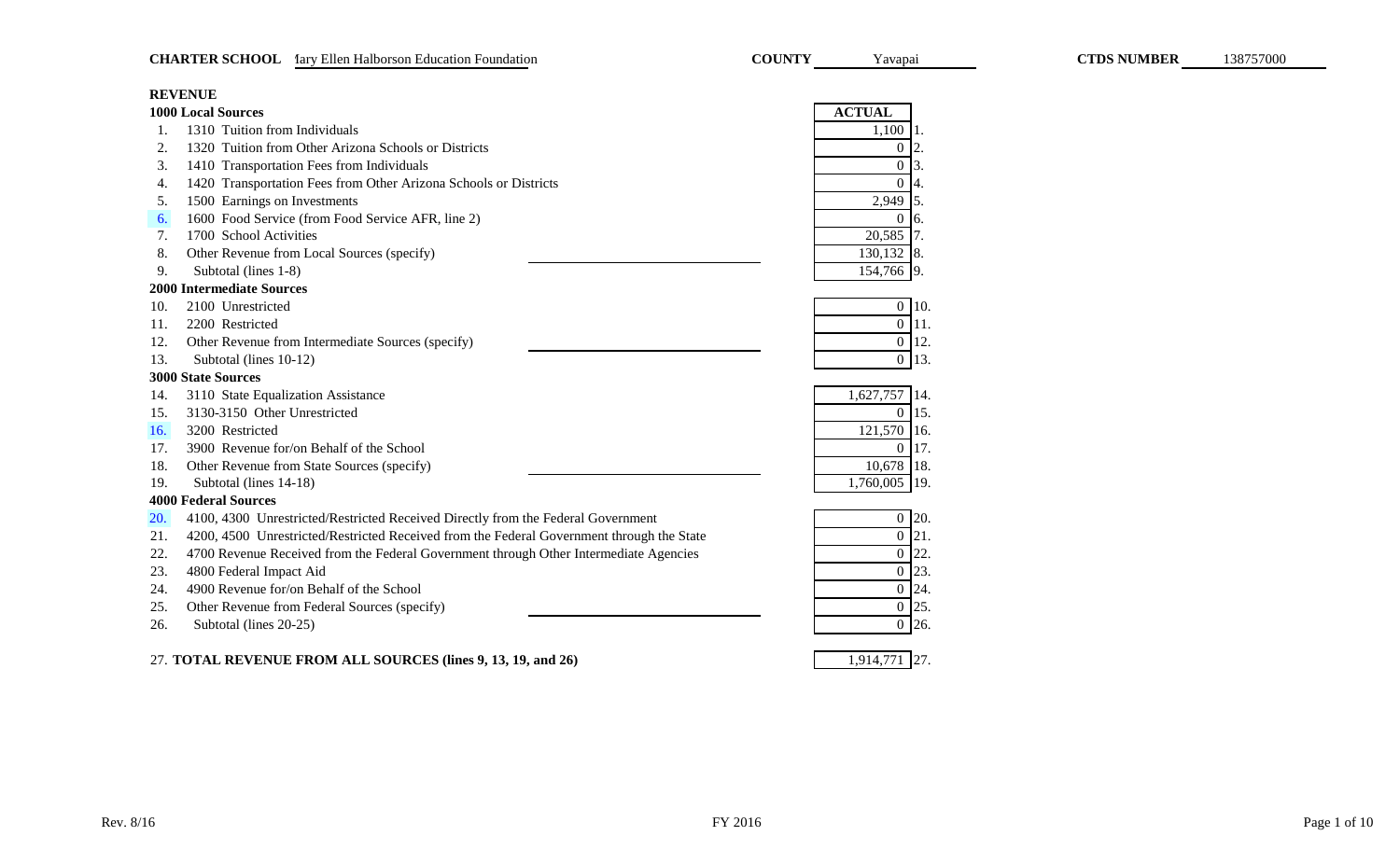<span id="page-2-0"></span>

| <b>CHARTER SCHOOL</b> Mary Ellen Halborson Education Foundation |                   |                |                  | <b>COUNTY</b>    | Yavapai        |                 |                | <b>CTDS NUMBER</b> 138757000 |                |                         |
|-----------------------------------------------------------------|-------------------|----------------|------------------|------------------|----------------|-----------------|----------------|------------------------------|----------------|-------------------------|
|                                                                 |                   |                | Employee         | Purchased        |                |                 |                | Totals                       |                | % Increase/             |
| <b>Expenses</b>                                                 |                   | Salaries       | <b>Benefits</b>  | Services         | Supplies       | Other           |                |                              | Prior Year     | Decrease in             |
| 1000 Schoolwide Project                                         |                   | 6100           | 6200             | 6300, 6400, 6500 | 6600           | 6800            | <b>Budget</b>  | Actual                       | Actual         | Actual                  |
| <b>100 Regular Education</b>                                    |                   |                |                  |                  |                |                 |                |                              |                |                         |
| 1000 Instruction                                                |                   | 659,757        | 283,722          | 104,265          | 93,676         | 7,277           | 1,097,589      | 1,148,697                    | 1,109,677      | 3.52% 1                 |
| 2000 Support Services                                           |                   |                |                  |                  |                |                 |                |                              |                |                         |
| 2100 Students                                                   |                   | 3,595          | 468              | $\theta$         | 0              | 2,706           | 20,923         | 4,063                        | 13,724         | $-70.39\%$ 2.           |
| 2200 Instruction                                                |                   | $\Omega$       | $\left($         | $\overline{0}$   | $\overline{0}$ | $\overline{0}$  | 1,968          | $\Omega$                     | $\overline{0}$ | $0.00\%$                |
| 2300 General Administration                                     |                   | 23,442         | 5,399            | 226              | $\Omega$       | $\overline{0}$  | 44,791         | 29,067                       | 32,071         | $-9.37\%$ 4             |
| 2400 School Administration                                      |                   | 48,129         | 26,686           | 10,474           | 143            | 73              | 79,624         | 85,505                       | 83,105         | 2.89%                   |
| 2500 Central Services                                           |                   | 9,800          | 1,719            | 53,015           | 3,915          | 2,736           | 61,308         | 71,185                       | 62,228         | 14.39% 6                |
| 2600 Operation & Maintenance of Plant                           |                   | 30,232         | 15,737           | 7,913            | 7,934          | 3,550           | 109,733        | 65,366                       | 72,251         | $-9.53\%$ 7             |
| 2900 Other Support Services                                     |                   | $\overline{0}$ | $\boldsymbol{0}$ | $\overline{0}$   | $\overline{0}$ | $\overline{0}$  | $\overline{0}$ | $\overline{0}$               | $\theta$       | $0.00\%$ 8              |
| 3000 Operation of Noninstructional Services                     |                   | $\overline{0}$ | $\overline{0}$   | $\boldsymbol{0}$ | $\Omega$       | $\overline{0}$  | $\theta$       | $\overline{0}$               | $\Omega$       | $0.00\%$ 9.             |
| 4000 Facilities Acquisition & Construction                      | 10.               | $\overline{0}$ | $\overline{0}$   | $\boldsymbol{0}$ | $\Omega$       | $\overline{0}$  | $\theta$       | $\overline{0}$               | 5,488          | $-100.00\%$ 10.         |
| 5000 Debt Service                                               |                   | $\overline{0}$ | $\overline{0}$   | $\boldsymbol{0}$ | $\Omega$       | $\overline{0}$  | $\Omega$       | $\overline{0}$               | $\mathbf{0}$   | 0.00% 11                |
| 610 School-Sponsored Cocurricular Activities                    | 12                | $\overline{0}$ | $\overline{0}$   | $\mathbf{0}$     | 661            | $\overline{0}$  | 5,030          | 661                          | $\mathbf{0}$   | 3767.00% 12.            |
| 620 School-Sponsored Athletics                                  | 13.               | $\overline{0}$ | $\overline{0}$   | $\mathbf{0}$     | $\Omega$       | $\overline{0}$  | $\Omega$       | $\overline{0}$               | $\mathbf{0}$   | 1400.00% 13.            |
| 630, 700, 800, 900 Other Programs                               | 14.               | $\theta$       | $\theta$         | $\Omega$         | $\Omega$       | $\overline{0}$  | $\Omega$       | $\Omega$                     | $\theta$       | 0.00% 14.               |
| Subtotal (lines 1-14)                                           | 15.               | 774,955        | 333,731          | 175,893          | 106,329        | 16,342          | 1,420,966      | 1,404,544                    | 1,378,544      | 1.89% 15.               |
| <b>200 Special Education</b>                                    |                   |                |                  |                  |                |                 |                |                              |                |                         |
| 1000 Instruction                                                | 16.               | 21,135         | 7,428            | 2,128            | 1,912          | 120             | 25,475         | 32,723                       | 11,208         | 191.96% 16.             |
| 2000 Support Services                                           |                   |                |                  |                  |                |                 |                |                              |                |                         |
| 2100 Students                                                   | 17                | 5,476          | 582              | 8,579            | 1,167          | $\overline{0}$  | 9,589          | 15,804                       | 15,614         | 1.22% 17.               |
| 2200 Instruction                                                | 18.               | $\theta$       | $\mathbf{0}$     | 1,416            | $\Omega$       | $\overline{0}$  | 28             | 1,416                        | $\overline{0}$ | 1416.00% 18.            |
| 2300 General Administration                                     | 19.               | 478            | 110              | 5                | $\Omega$       | $\overline{0}$  | 714            | 593                          | 324            | 83.02% 19.              |
| 2400 School Administration                                      | 20                | 982            | 545              | 214              | 3              | $\overline{2}$  | 1,606          | 1,746                        | 840            | 107.86% 20.             |
| 2500 Central Services                                           | 21                | 200            | 35               | 1,082            | 80             | $\overline{56}$ | 932            | 1,453                        | 628            | 131.37% 21.             |
| 2600 Operation & Maintenance of Plant                           | 22                | 617            | 321              | 162              | 162            | 72              | 1,881          | 1,334                        | 729            | 82.99% 22.              |
| 2900 Other Support Services                                     | 23.               | $\Omega$       | $\mathbf{0}$     | $\overline{0}$   | $\Omega$       | $\overline{0}$  | $\Omega$       | $\overline{0}$               | $\theta$       | $0.00\%$ 23.            |
| 3000 Operation of Noninstructional Services                     | 24                | $\overline{0}$ | $\boldsymbol{0}$ | $\mathbf{0}$     | $\overline{0}$ | $\overline{0}$  | $\theta$       | $\overline{0}$               | $\mathbf{0}$   | $\overline{0.00\%}$ 24. |
| 4000 Facilities Acquisition & Construction                      | 25.               | $\overline{0}$ | $\mathbf{0}$     | $\boldsymbol{0}$ | $\overline{0}$ | $\overline{0}$  | $\Omega$       | $\overline{0}$               | $\overline{0}$ | $0.00\%$ 25.            |
| 5000 Debt Service                                               | 26.               | $\theta$       | $\overline{0}$   | $\overline{0}$   | $\Omega$       | $\overline{0}$  | $\Omega$       | $\overline{0}$               | $\overline{0}$ | $0.00\%$ 26.            |
| Subtotal (lines 16-26)                                          | 27                | 28,888         | 9,021            | 13,586           | 3,324          | 250             | 40,225         | 55,069                       | 29,343         | 87.67% 27.              |
| 300 Special Education Disability Title 8 PL 103-382 Add-On      | 28.               |                |                  |                  |                |                 | $\Omega$       | $\overline{0}$               | $\mathbf{0}$   | $0.00\%$ 28.            |
| 400 Pupil Transportation                                        | 29.               |                |                  |                  |                |                 | $\Omega$       | $\overline{0}$               | $\mathbf{0}$   | $0.00\%$ 29.            |
| 530 Dropout Prevention Programs                                 | 30.               |                |                  |                  |                |                 | $\overline{0}$ | $\overline{0}$               | $\overline{0}$ | $0.00\%$ 30.            |
| 540 Joint Career & Technical Ed. & Vocational Ed. Center        | 31.               |                |                  |                  |                |                 | $\Omega$       | $\overline{0}$               | $\mathbf{0}$   | $0.00\%$ 31.            |
| 550 K-3 Reading                                                 | 32.               |                |                  |                  |                |                 | $\Omega$       | $\Omega$                     | $\Omega$       | $0.00\%$ 32.            |
| Subtotal (lines 15 and 27-32)                                   | 33.               | 803,843        | 342,752          | 189,479          | 109,653        | 16,592          | 1,461,191      | 1,459,613                    | 1,407,887      | 3.67% 33.               |
| Classroom Site Project (from page 4, line 14)                   | 34.               | 73,285         | 15,589           | 12,255           | 28,435         |                 | 70,257         | 129,564                      | 61,465         | 110.79% 34.             |
| Instructional Improvement Project (from page 5, line 5)         | 35.               |                |                  |                  |                |                 | $\theta$       | 20,514                       | $\overline{0}$ | 35.                     |
| Structured English Immersion Project (from page 6, line 14)     | $\overline{36}$ . | $\theta$       | $\overline{0}$   | $\overline{0}$   | $\theta$       | $\overline{0}$  | $\theta$       | $\overline{0}$               | $\mathbf{0}$   | $0.00\%$ 36.            |
| Compensatory Instruction Project (from page 6, line 28)         | 37.               | $\theta$       | $\overline{0}$   | $\overline{0}$   | $\overline{0}$ | $\overline{0}$  | $\theta$       | $\overline{0}$               | $\mathbf{0}$   | $0.00\%$ 37.            |
| Federal and State Projects (from page 9, line 31)               | 38.               |                |                  |                  |                |                 | $\Omega$       | $\overline{0}$               | $\theta$       | $0.00\%$ 38.            |
| <b>Total (lines 33-38)</b>                                      | 39.               |                |                  |                  |                |                 | 1,531,448      | 1,609,691                    | 1,469,352      | 9.55% 39.               |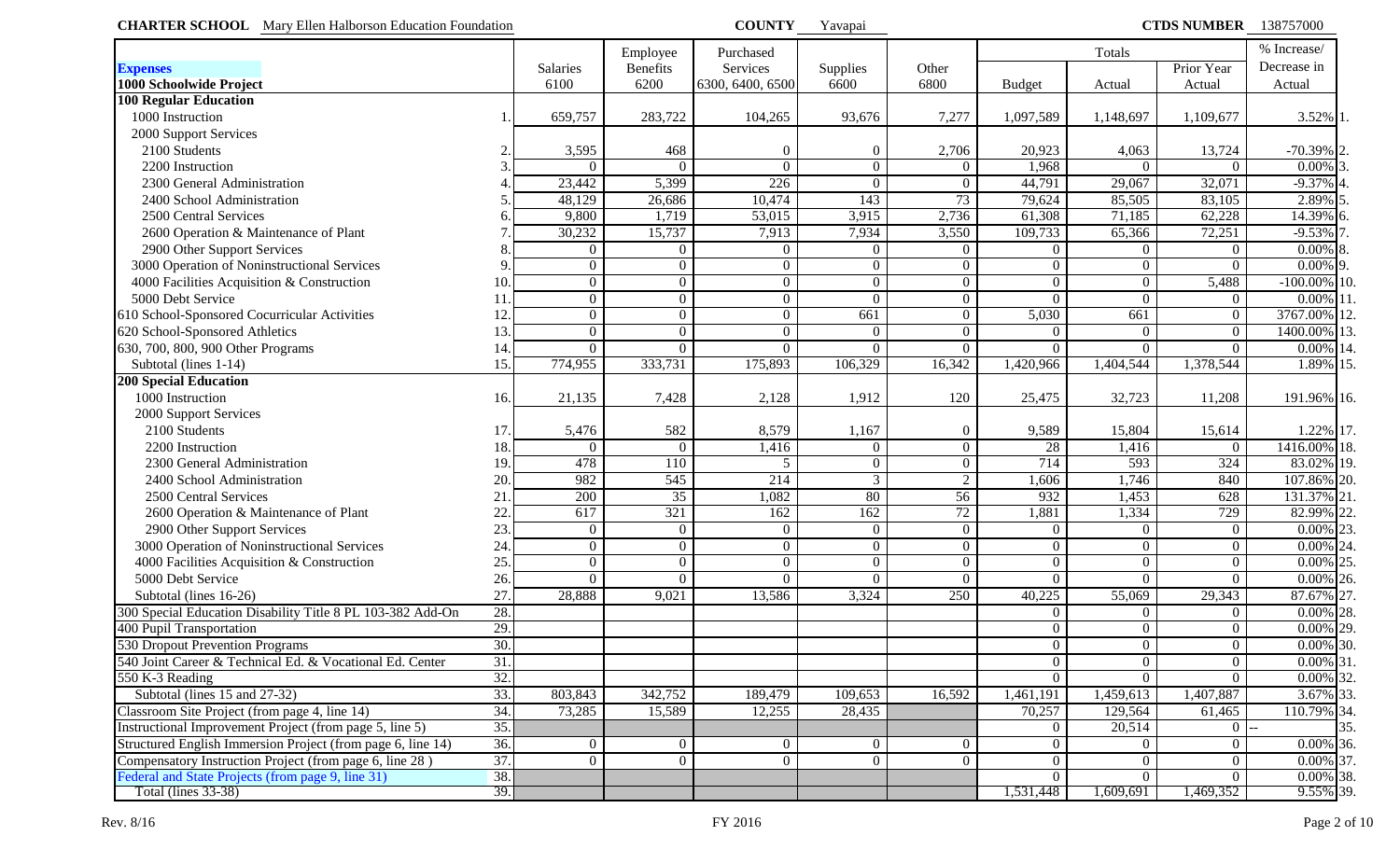|                                                      |     |                  | Employee         | Totals           |                        |
|------------------------------------------------------|-----|------------------|------------------|------------------|------------------------|
| <b>Expenses</b>                                      |     | Salaries         | <b>Benefits</b>  |                  |                        |
|                                                      |     | 6100             | 6200             | <b>Budget</b>    | Actual                 |
| <b>Classroom Site Project 1011 - Base Salary</b>     |     |                  |                  |                  |                        |
| 100 Regular Education                                |     |                  |                  |                  |                        |
| 1000 Instruction                                     |     | 18,386           | 4,597            | 0                | 22,983                 |
| 2100 Support Services - Students                     |     | $\Omega$         | $\Omega$         | $\Omega$         | $\Omega$               |
| 2200 Support Services - Instruction                  | 3   | $\Omega$         | $\Omega$         | $\boldsymbol{0}$ | $\Omega$               |
| Program 100 Subtotal (lines 1-3)                     | 4   | 18,386           | 4,597            | $\theta$         | 22,983                 |
| 200 Special Education                                |     |                  |                  |                  |                        |
| 1000 Instruction                                     | 5   | $\overline{0}$   | $\overline{0}$   | 0                | $\boldsymbol{0}$<br>5. |
| 2100 Support Services - Students                     | 6   | $\overline{0}$   | $\Omega$         | $\theta$         | $\overline{0}$<br>6.   |
| 2200 Support Services - Instruction                  | 7   | $\Omega$         | $\Omega$         | $\theta$         | $\overline{0}$         |
| Program 200 Subtotal (lines 5-7)                     | 8   | $\boldsymbol{0}$ | $\Omega$         | $\theta$         | $\overline{0}$<br>8.   |
| Other Programs (Specify)                             |     |                  |                  |                  |                        |
| 1000 Instruction                                     | 9.  | $\boldsymbol{0}$ | $\mathbf{0}$     | 0                | $0\overline{9}$ .      |
| 2100 Support Services - Students                     | 10  | $\overline{0}$   | $\mathbf{0}$     | $\overline{0}$   | $\overline{0}$<br>10.  |
| 2200 Support Services - Instruction                  | 11  | $\overline{0}$   | $\boldsymbol{0}$ | $\overline{0}$   | $\overline{0}$<br>11.  |
| Other Programs Subtotal (lines 9-11)                 | 12  | $\Omega$         | $\Omega$         | $\theta$         | 12.<br>$\overline{0}$  |
| Total Expenses (lines 4, 8, and 12)                  | 13. | 18,386           | 4,597            | $\theta$         | 13.<br>22,983          |
| <b>Classroom Site Project 1012 - Performance Pay</b> |     |                  |                  |                  |                        |
| 100 Regular Education                                |     |                  |                  |                  |                        |
| 1000 Instruction                                     | 14. | 41,828           | 8,507            | 0                | 50,335 14.             |
| 2100 Support Services - Students                     | 15  | $\theta$         | $\theta$         | $\overline{0}$   | $\overline{0}$<br>15.  |
| 2200 Support Services - Instruction                  | 16. | $\Omega$         | $\theta$         | $\overline{0}$   | $\overline{0}$<br>16.  |
| Program 100 Subtotal (lines 14-16)                   | 17  | 41,828           | 8,507            | $\theta$         | 50,335<br>17.          |
| 200 Special Education                                |     |                  |                  |                  |                        |
| 1000 Instruction                                     | 18. | $\boldsymbol{0}$ | $\theta$         | $\overline{0}$   | $0$ 18.                |
| 2100 Support Services - Students                     | 19  | $\Omega$         | $\theta$         | $\overline{0}$   | $\overline{0}$ 19.     |
| 2200 Support Services - Instruction                  | 20  | $\Omega$         | $\Omega$         | $\overline{0}$   | $\overline{0}$ 20.     |
| Program 200 Subtotal (lines 18-20)                   | 21  | $\Omega$         | $\boldsymbol{0}$ | $\theta$         | $0 \;   21.$           |
| Other Programs (Specify)                             |     |                  |                  |                  |                        |
| 1000 Instruction                                     | 22  |                  |                  | $\overline{0}$   | 22<br>$\overline{0}$   |
| 2100 Support Services - Students                     | 23  |                  |                  | $\overline{0}$   | $\overline{0}$ 23.     |
| 2200 Support Services - Instruction                  | 24  |                  |                  | $\overline{0}$   | $\overline{0}$ 24.     |
| Other Programs Subtotal (lines 22-24)                | 25  | $\Omega$         | $\Omega$         | $\boldsymbol{0}$ | $\overline{0}$ 25.     |
| Total Expenses (lines 17, 21, and 25)                | 26. | 41,828           | 8,507            | $\overline{0}$   | 50,335 26.             |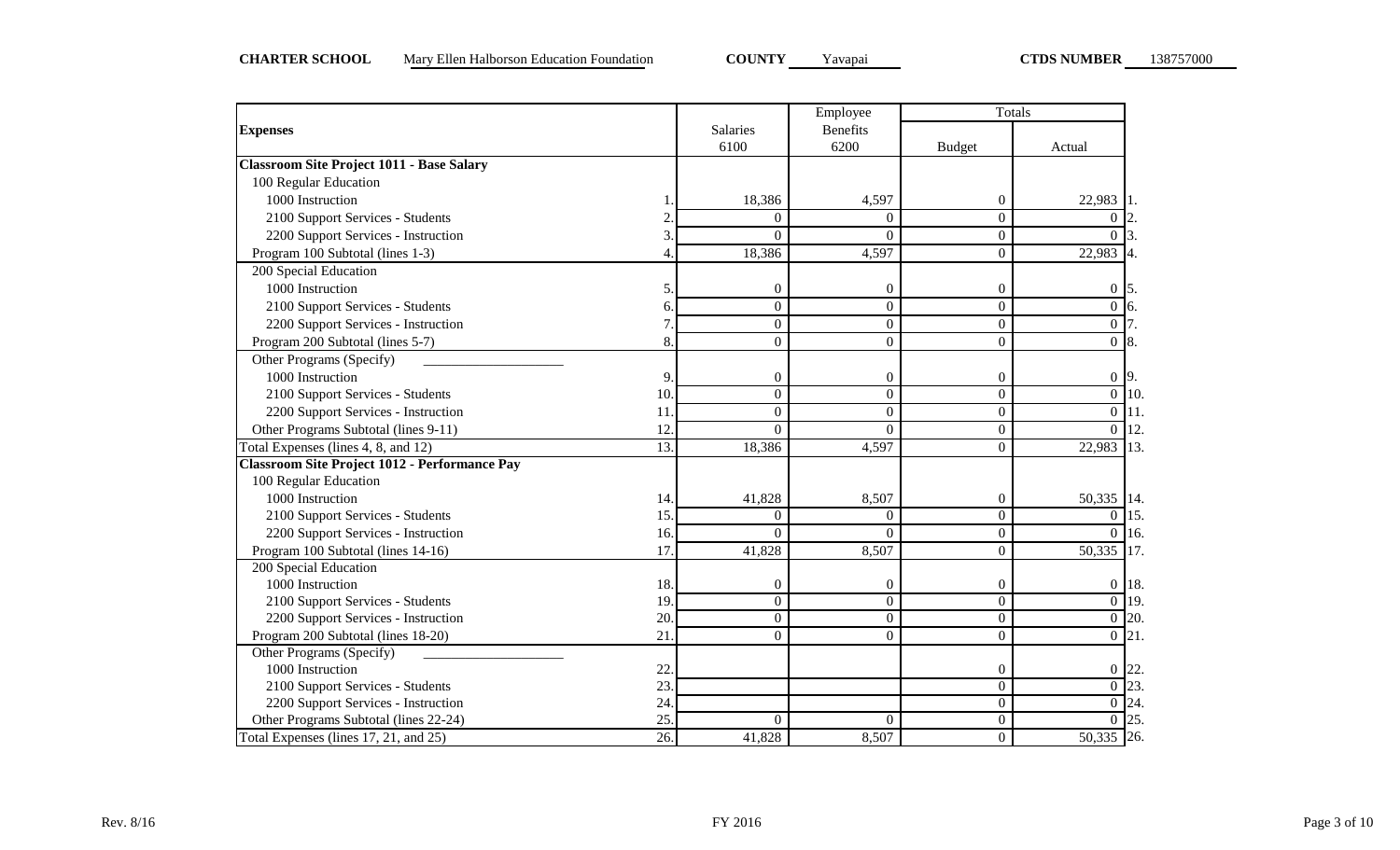|                                                                     |     |          |                          |                           |                 |               | Totals             |  |
|---------------------------------------------------------------------|-----|----------|--------------------------|---------------------------|-----------------|---------------|--------------------|--|
| <b>Expenses</b>                                                     |     | Salaries | <b>Employee Benefits</b> | <b>Purchased Services</b> | <b>Supplies</b> |               |                    |  |
|                                                                     |     | 6100     | 6200                     | 6300, 6400, 6500          | 6600            | <b>Budget</b> | Actual             |  |
| <b>Classroom Site Project 1013 - Other</b>                          |     |          |                          |                           |                 |               |                    |  |
| 100 Regular Education                                               |     |          |                          |                           |                 |               |                    |  |
| 1000 Instruction                                                    |     | 13,071   | 2,485                    | 12,255                    | 28,435          |               | 56,246 1           |  |
| 2100 Support Services - Students                                    |     | $\Omega$ | $\Omega$                 | $\bigcap$                 |                 |               |                    |  |
| 2200 Support Services - Instruction                                 |     |          |                          |                           |                 |               |                    |  |
| Program 100 Subtotal (lines 1-3)                                    |     | 13,071   | 2,485                    | 12,255                    | 28,435          |               | 56,246 4.          |  |
| 200 Special Education                                               |     |          |                          |                           |                 |               |                    |  |
| 1000 Instruction                                                    |     | $\theta$ |                          | $\Omega$                  | $\Omega$        |               | $0\,$ 5.           |  |
| 2100 Support Services - Students                                    |     | $\Omega$ |                          |                           |                 |               | $0\,$ 16.          |  |
| 2200 Support Services - Instruction                                 |     | $\Omega$ |                          |                           | $\Omega$        |               |                    |  |
| Program 200 Subtotal (lines 5-7)                                    |     | $\Omega$ |                          |                           |                 |               | $0\,$ 8.           |  |
| 530 Dropout Prevention Programs                                     |     |          |                          |                           |                 |               |                    |  |
| 1000 Instruction                                                    | 9.  | $\Omega$ | 0                        |                           | $\Omega$        |               | $0\overline{9}$ .  |  |
| Other Programs (Specify)                                            |     |          |                          |                           |                 |               |                    |  |
| 1000 Instruction                                                    | 10. |          |                          |                           |                 |               | $0$ 10.            |  |
| 2100, 2200 Support Services - Students & Instruction                | 11  | $\Omega$ |                          |                           | $\Omega$        |               | $0$   11.          |  |
| Other Programs Subtotal (lines 10-11)                               | 12. | $\Omega$ | 0                        | $\Omega$                  | $\Omega$        |               | $\overline{0}$ 12. |  |
| Total Expenses (lines 4, 8, 9, and 12)                              | 13. | 13,071   | 2,485                    | 12,255                    | 28,435          |               | 56,246 13.         |  |
| Total Classroom Site Projects (line $13 & p$ . 3, lines $13 & 26$ ) | 14. | 73,285   | 15,589                   | 12,255                    | 28,435          |               | 129,564 14.        |  |

|                                                      |     |                    | <b>Classroom Site Project</b> |                |              |
|------------------------------------------------------|-----|--------------------|-------------------------------|----------------|--------------|
| <b>Additional Classroom Site Project Information</b> |     |                    | 1012 - Performance            |                |              |
|                                                      |     | 1011 - Base Salary | Pay                           | $1013 - Other$ |              |
| Beginning Project Balance                            | 15  | 1,581              | 3,925                         | 17.048 115.    |              |
| Revenues                                             |     |                    |                               |                |              |
| <b>CSP</b> Allocation                                | 16. | 21,402             | 46,410                        | 39,198 16.     |              |
| <b>Interest Earned</b>                               | 17  |                    |                               |                | 117.         |
| Total Revenues (lines 16 and 17)                     | 18  | 21.402             | 46,410                        | 39,198   18.   |              |
| Total Available (lines 15 and 18)                    | 19  | 22.983             | 50,335                        | 56,246 19.     |              |
| Expenses (line 13 & p. 3, lines 13 & 26)             | 20. | 22.983             | 50,335                        | 56,246 20.     |              |
| Ending Project Balance (line 19 minus line 20)       | 21  |                    |                               |                | $0 \;   21.$ |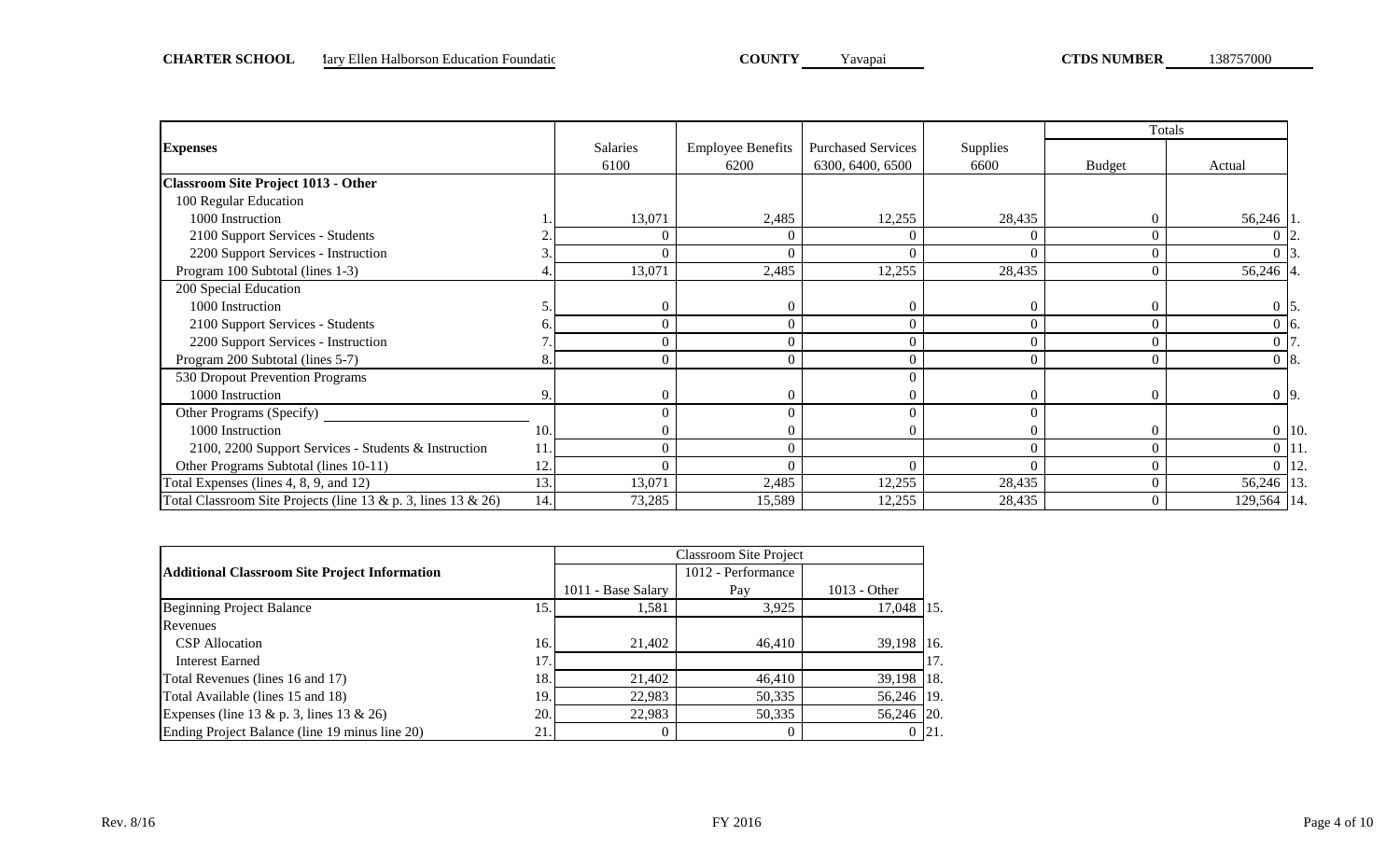#### CHARTER SCHOOL Mary Ellen Halborson Education Foundation **COUNTY** Yavapai **COUNTY** Yavapai **CTDS NUMBER** 138757000

COUNTY Yavapai

|                                                                  |             | Support  |               | Totals        |
|------------------------------------------------------------------|-------------|----------|---------------|---------------|
| <b>Expenses</b>                                                  | Instruction | Services |               |               |
|                                                                  | 1000        | 2000     | <b>Budget</b> | Actual        |
| <b>Instructional Improvement Project 1020</b>                    |             |          |               |               |
| <b>Teacher Compensation Increases</b>                            | 20.514      |          |               | $20,514$   1. |
| <b>Class Size Reduction</b><br>ـ.                                |             |          |               | 0 12.         |
| <b>Dropout Prevention Programs</b><br>J.                         |             |          |               | 0 13.         |
| <b>Instructional Improvement Programs</b>                        |             |          |               | 0 14.         |
| Total Inst. Imp. Expenses (lines 1-4, should equal line 9 below) | 20,514      |          |               | $20,514$ 5.   |

| <b>Additional Instructional Improvement Project Information</b> |    | Actual       |  |
|-----------------------------------------------------------------|----|--------------|--|
| Beginning Project Balance                                       |    | 21,370       |  |
| Revenues                                                        | ┑  | 10,469       |  |
| Total Available (lines 6 and 7)                                 |    | $31,839$ 8.  |  |
| Expenses (line 5 above)                                         | q  | $20,514$  9. |  |
| Ending Project Balance (line 8 minus line 9)                    | 10 |              |  |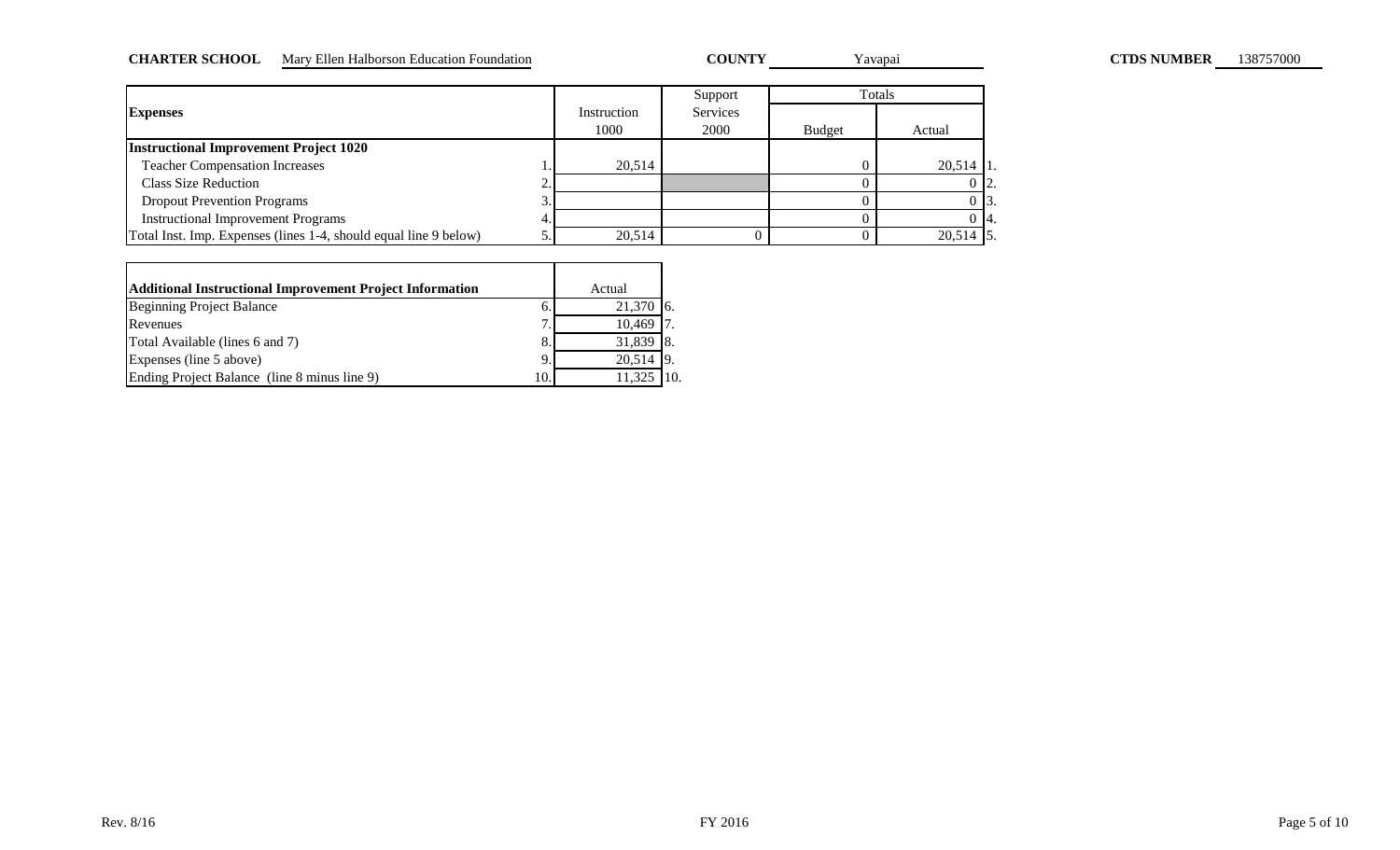| <b>CHARTER SCHOOL</b><br>Ellen Halborson Education Found | COUNTY | Y avapai | <b>CTDS NUMBER</b> | 138757000 |
|----------------------------------------------------------|--------|----------|--------------------|-----------|
|----------------------------------------------------------|--------|----------|--------------------|-----------|

|                                                                   |               | Beginning      |                |                | Employee         | Purchased        |                |                  | <b>Total Expenses</b> |                  | Ending             |
|-------------------------------------------------------------------|---------------|----------------|----------------|----------------|------------------|------------------|----------------|------------------|-----------------------|------------------|--------------------|
| <b>Revenues and Expenses</b>                                      |               | Project        | Actual         | Salaries       | <b>Benefits</b>  | Services         | Supplies       | Other            |                       |                  | Project            |
|                                                                   |               | <b>Balance</b> | Revenues       | 6100           | 6200             | 6300, 6400, 6500 | 6600           | 6800             | <b>Budget</b>         | Actual           | Balance            |
| <b>Structured English Immersion Project - 1071</b>                |               |                |                |                |                  |                  |                |                  |                       |                  |                    |
| <b>Revenues</b>                                                   |               |                |                |                |                  |                  |                |                  |                       |                  |                    |
| 3200 Restricted Revenue from State Sources                        |               |                | $\overline{0}$ |                |                  |                  |                |                  |                       |                  |                    |
| 1500 Earnings on Investments                                      | ി             |                | $\overline{0}$ |                |                  |                  |                |                  |                       |                  |                    |
| Total Revenues (lines 1 and 2)                                    | $\mathcal{R}$ |                | $\Omega$       |                |                  |                  |                |                  |                       |                  |                    |
| <b>Expenses</b>                                                   |               |                |                |                |                  |                  |                |                  |                       |                  |                    |
| 260 Special Education-ELL Incremental Costs                       |               |                |                |                |                  |                  |                |                  |                       |                  |                    |
| 1000 Instruction                                                  |               |                |                | $\Omega$       | $\theta$         | $\boldsymbol{0}$ | $\overline{0}$ | $\boldsymbol{0}$ | $\boldsymbol{0}$      | $\overline{0}$   | 4.                 |
| 2000 Support Services                                             |               |                |                | $\theta$       | $\overline{0}$   | $\Omega$         | $\overline{0}$ | $\Omega$         |                       |                  |                    |
| 2100 Students                                                     |               |                |                | $\Omega$       | $\theta$         | $\theta$         | $\theta$       | $\overline{0}$   | $\boldsymbol{0}$      | $\theta$         |                    |
| 2200 Instruction                                                  |               |                |                | $\overline{0}$ | $\boldsymbol{0}$ | $\overline{0}$   | $\overline{0}$ | $\overline{0}$   | $\overline{0}$        | $\theta$         | 6.                 |
| 2300 General Administration                                       |               |                |                | $\overline{0}$ | $\overline{0}$   | $\overline{0}$   | $\overline{0}$ | $\overline{0}$   | $\overline{0}$        | $\theta$         |                    |
| 2400 School Administration                                        |               |                |                | $\overline{0}$ | $\overline{0}$   | $\overline{0}$   | $\overline{0}$ | $\overline{0}$   | $\overline{0}$        | $\overline{0}$   | 8.                 |
| 2500 Central Services                                             |               |                |                | $\overline{0}$ | $\overline{0}$   | $\overline{0}$   | $\overline{0}$ | $\overline{0}$   | $\overline{0}$        | $\theta$         | 9.                 |
| 2600 Operation & Maintenance of Plant                             | 10            |                |                | $\overline{0}$ | $\overline{0}$   | $\overline{0}$   | $\overline{0}$ | $\overline{0}$   | $\mathbf{0}$          | $\theta$         | 10.                |
| 2900 Other Support Services                                       | 11            |                |                | $\overline{0}$ | $\mathbf{0}$     | $\overline{0}$   | $\overline{0}$ | $\overline{0}$   | $\overline{0}$        | $\theta$         | 11.                |
| Program 260 Subtotal (lines 4-11)                                 | 12            |                |                | $\Omega$       | $\overline{0}$   | $\theta$         | $\theta$       | $\Omega$         | $\Omega$              | $\theta$         | 12.                |
| 430 Pupil Transportation-ELL Incremental Costs                    |               |                |                |                |                  |                  |                |                  |                       |                  |                    |
| 2000 Support Services                                             |               |                |                |                |                  |                  |                |                  |                       |                  |                    |
| 2700 Student Transportation                                       | 13.           |                |                |                |                  |                  |                |                  | $\boldsymbol{0}$      | $\overline{0}$   | 13.                |
| Total                                                             | 14            | $\theta$       | $\overline{0}$ | $\overline{0}$ | $\mathbf{0}$     | $\Omega$         | $\overline{0}$ | $\overline{0}$   | $\overline{0}$        | $\theta$         | $\overline{0}$ 14. |
|                                                                   |               |                |                |                |                  |                  |                |                  |                       |                  |                    |
| <b>Compensatory Instruction Project - 1072</b><br><b>Revenues</b> |               |                |                |                |                  |                  |                |                  |                       |                  |                    |
| 3200 Restricted Revenue from State Sources                        | 15.           |                | $\overline{0}$ |                |                  |                  |                |                  |                       |                  | 15.                |
| 1500 Earnings on Investments                                      | 16            |                | $\overline{0}$ |                |                  |                  |                |                  |                       |                  | 16.                |
| Total Revenues (lines 15 and 16)                                  | 17            |                | $\Omega$       |                |                  |                  |                |                  |                       |                  | 17.                |
| <b>Expenses</b>                                                   |               |                |                |                |                  |                  |                |                  |                       |                  |                    |
| 265 Special Education-ELL Compensatory Instruction                |               |                |                |                |                  |                  |                |                  |                       |                  |                    |
| 1000 Instruction                                                  | 18.           |                |                | $\overline{0}$ | $\boldsymbol{0}$ | $\boldsymbol{0}$ | $\overline{0}$ | $\boldsymbol{0}$ | $\overline{0}$        | $\overline{0}$   | 18.                |
| 2000 Support Services                                             |               |                |                | $\theta$       | $\mathbf{0}$     | $\overline{0}$   | $\overline{0}$ |                  |                       |                  |                    |
| 2100 Students                                                     | 19            |                |                | $\overline{0}$ | $\overline{0}$   | $\overline{0}$   | $\overline{0}$ | $\mathbf{0}$     | $\overline{0}$        | $\boldsymbol{0}$ | 19.                |
| 2200 Instruction                                                  | 20            |                |                | $\overline{0}$ | $\mathbf{0}$     | $\overline{0}$   | $\overline{0}$ | $\overline{0}$   | $\overline{0}$        | $\theta$         | 20.                |
| 2300 General Administration                                       | 21            |                |                | $\overline{0}$ | $\boldsymbol{0}$ | $\overline{0}$   | $\overline{0}$ | $\overline{0}$   | $\overline{0}$        | $\overline{0}$   | 21.                |
| 2400 School Administration                                        | 22            |                |                | $\overline{0}$ | $\overline{0}$   | $\overline{0}$   | $\overline{0}$ | $\overline{0}$   | $\overline{0}$        | $\overline{0}$   | 22.                |
| 2500 Central Services                                             | 23.           |                |                | $\overline{0}$ | $\overline{0}$   | $\overline{0}$   | $\overline{0}$ | $\overline{0}$   | $\overline{0}$        | $\overline{0}$   | 23.                |
| 2600 Operation & Maintenance of Plant                             | 24.           |                |                | $\overline{0}$ | $\overline{0}$   | $\overline{0}$   | $\overline{0}$ | $\overline{0}$   | $\overline{0}$        | $\overline{0}$   | 24.                |
| 2900 Other Support Services                                       | 25            |                |                | $\overline{0}$ | $\overline{0}$   | $\overline{0}$   | $\overline{0}$ | $\overline{0}$   | $\overline{0}$        | $\overline{0}$   | 25.                |
| Program 265 Subtotal (lines 18-25)                                | 26.           |                |                | $\overline{0}$ | $\overline{0}$   | $\overline{0}$   | $\overline{0}$ | $\overline{0}$   | $\overline{0}$        | $\overline{0}$   | 26.                |
| 435 Pupil Trans.-ELL Compensatory Instruction                     |               |                |                |                |                  |                  |                |                  |                       |                  |                    |
| 2000 Support Services                                             |               |                |                |                |                  |                  |                |                  |                       |                  |                    |
| 2700 Student Transportation                                       | 27.           |                |                |                |                  |                  |                |                  | $\boldsymbol{0}$      | $\boldsymbol{0}$ | 27.                |
| Total                                                             | 28.           | $\overline{0}$ | $\overline{0}$ | $\overline{0}$ | $\overline{0}$   | $\overline{0}$   | $\overline{0}$ | $\overline{0}$   | $\overline{0}$        | $\overline{0}$   | $\overline{0}$ 28. |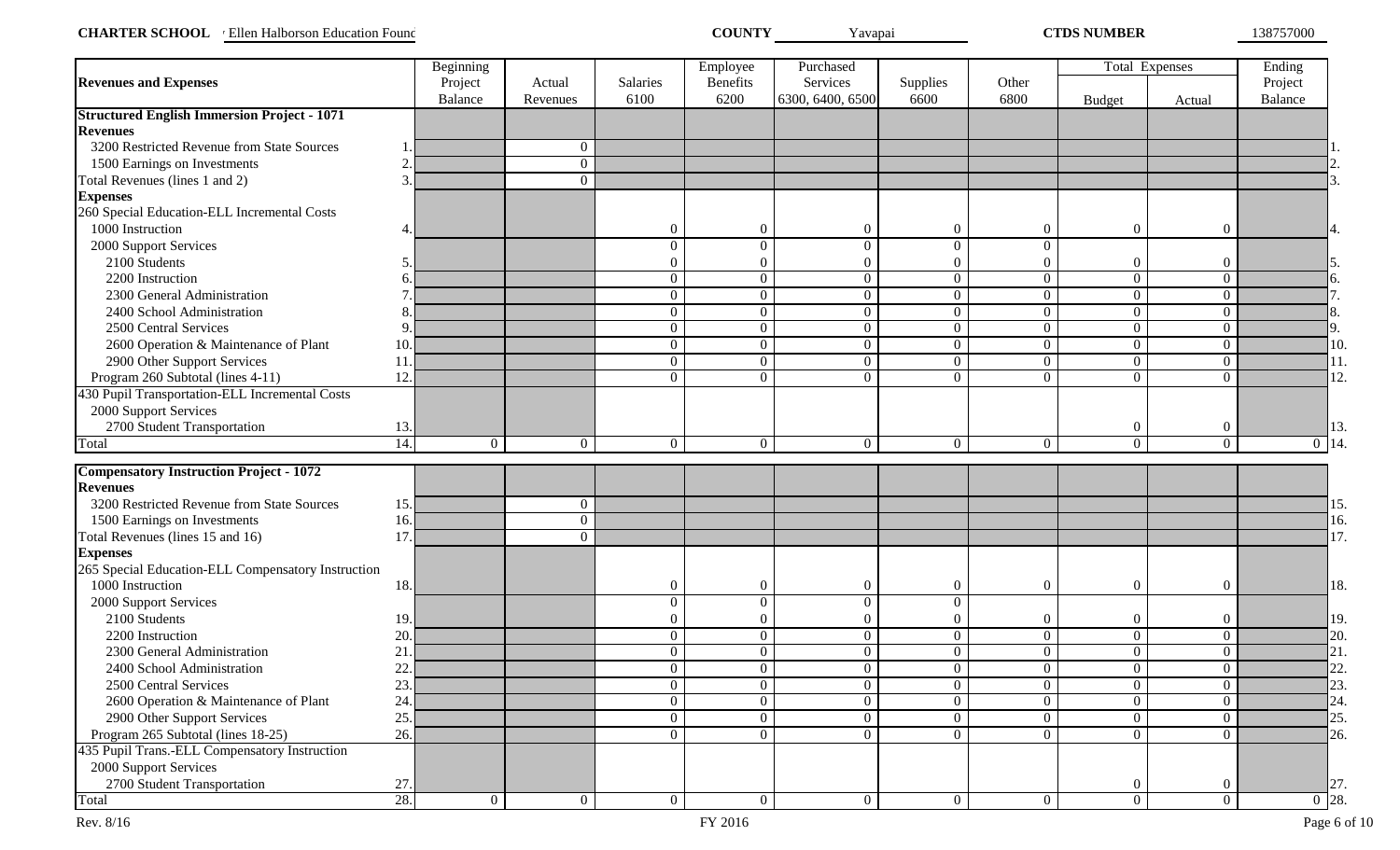### **SUPPLEMENTARY INFORMATION**

| A. CURRENT ASSETS & CURRENT LIABILITIES |
|-----------------------------------------|
|                                         |

|                        | July 1, 2015<br>June 30, 2016 | . Number of Full-Time Equivalent Noncertified Teachers                     |       |
|------------------------|-------------------------------|----------------------------------------------------------------------------|-------|
| . Current Assets       | 2,237,561<br>2,451,758        | 3. Number of Full-Time Equivalent Contract Teachers                        |       |
| 2. Current Liabilities | 8.606                         | Number of Schools                                                          |       |
| Difference             | 2,228,955<br>2,451,758        | 5. Actual Days in Session                                                  | 145   |
|                        |                               | 6. Tuition Expense (except payments to other Arizona schools or districts) |       |
|                        | July 1, 2015<br>June 30, 2016 | 7. Tuition Expense (paid to other Arizona schools or districts)            | 2.610 |
| B. CASH BALANCE        | 1.892.285<br>.724.597         | 8. Textbooks (Function 1000, Object Code 6642)                             | 5,595 |

| C. AUDIT SERVICES |
|-------------------|
|-------------------|

- 
- 
- 

- 1. 0191 Land and Land Improvements 0 0 0 [4.](#page-15-2) [Other Programs](#page-15-2)
- 2. 0192 Site Improvements
- 3. 0194 Buildings and Building Improvements
- 4. 0196 Equipment
- [5. 0198 Construction in Progress](#page-13-2)
- 6. Total Capital Acquisitions (lines 1-5)

## E. [INVESTMENT IN CAPITAL ASSETS AS OF JUNE 30, 2016](#page-13-3)

|   | 1. 0191 Land and Land Improvements          |        |  |
|---|---------------------------------------------|--------|--|
|   | 2. 0192 Site Improvements                   |        |  |
|   | 3. 0194 Buildings and Building Improvements |        |  |
|   | 4. 0196 Equipment                           | 10,665 |  |
|   | 5. 0198 Construction in Progress            |        |  |
|   | Total (lines 1-5)<br>6.                     | 10,665 |  |
|   |                                             |        |  |
| F | <b>CURRENT EXPENSES BY CATEGORY</b>         |        |  |
|   |                                             |        |  |

#### [1. Classroom Instruction excluding Classroom Supplies](#page-14-3)  $$ 1,053,621$

- [2. Classroom Supplies](#page-14-4)  $\qquad \qquad$  93,676
- [3. Administration](#page-14-5)  $\sqrt{3}$  185,757
- [4. Support Services Students](#page-14-6)  $\sqrt{3}$  4,063
- [5. All Other Support Services and Operations](#page-14-7)  $\sqrt{3}$  4,767
- 6. Total (lines 1-5)  $\sqrt{3}$  1,341,884

| <b>ACTUAL</b> |  |
|---------------|--|
| 6,583         |  |
|               |  |
| 6.583         |  |
|               |  |

| D. CAPITAL ACQUISITIONS                      | <b>BUDGET</b> | <b>ACTUAL</b> | 3. Vocational Education    |
|----------------------------------------------|---------------|---------------|----------------------------|
| 1. 0191 Land and Land Improvements           |               |               | 4. Other Programs          |
| 2. 0192 Site Improvements                    |               |               | 5. Cocurr. Act., Athletics |
| 3. 0194 Buildings and Building Improvements  |               |               | Other (Program 600)        |
| 4. 0196 Equipment                            |               | 44.577        |                            |
| 5. 0198 Construction in Progress             |               |               |                            |
| Total Capital Acquisitions (lines 1-5)<br>6. |               | 44.577        |                            |
|                                              |               |               |                            |

<span id="page-7-0"></span>

| A. CURRENT ASSETS & CURRENT LIABILITIES | ' Number of Full-Time Equivalent Certified Teachers |
|-----------------------------------------|-----------------------------------------------------|

- 2. Number of Full-Time Equivalent Noncertified Teachers 5
- 1. Number of Full-Time Equivalent Contract Teachers 0.
- 
- $\overline{3}$ . Actual Days in Session 145
- 6. Tuition Expense (except payments to other Arizona schools or districts) \$ 0
- 7. Tuition Expense (paid to other Arizona schools or districts)  $\qquad$   $\qquad$   $\qquad$   $\qquad$  2,610
- 

| н. | <b>TEACHER SALARIES</b> |  |
|----|-------------------------|--|
|    | (Function 1000)         |  |
|    | 1. Regular Education    |  |
|    | 2 Special Education     |  |

| C. AUDIT SERVICES                           | <b>BUDGET</b> | <b>ACTUAL</b> |                               | Certified        | Noncertified     | Certified        | Noncertified     | Contract      |
|---------------------------------------------|---------------|---------------|-------------------------------|------------------|------------------|------------------|------------------|---------------|
| 1. Non-Federal                              | 9,500         | 6,583         | H. TEACHER SALARIES           | Teachers         | Teachers         | Substitutes      | Substitutes      | Teachers      |
| 2. Federal                                  |               |               | (Function 1000)               | (Object $6112$ ) | (Object $6152$ ) | (Object $6113$ ) | (Object $6153$ ) | (Object 6325) |
| Total (lines 1 and 2)                       | 9,500         | 6,583         | 1. Regular Education          | 370,399          | 258.991          | 9.538            | 1,600            |               |
|                                             |               |               | 2. Special Education          |                  |                  |                  |                  |               |
| D. CAPITAL ACQUISITIONS                     | <b>BUDGET</b> | <b>ACTUAL</b> | 3. Vocational Education       |                  |                  |                  |                  |               |
| 1. 0191 Land and Land Improvements          |               |               | 4. Other Programs             |                  |                  |                  |                  |               |
| 2. 0192 Site Improvements                   |               |               | 5. Cocurr. Act., Athletics, & |                  |                  |                  |                  |               |
| 3. 0194 Buildings and Building Improvements |               |               | Other (Program 600)           |                  |                  |                  |                  |               |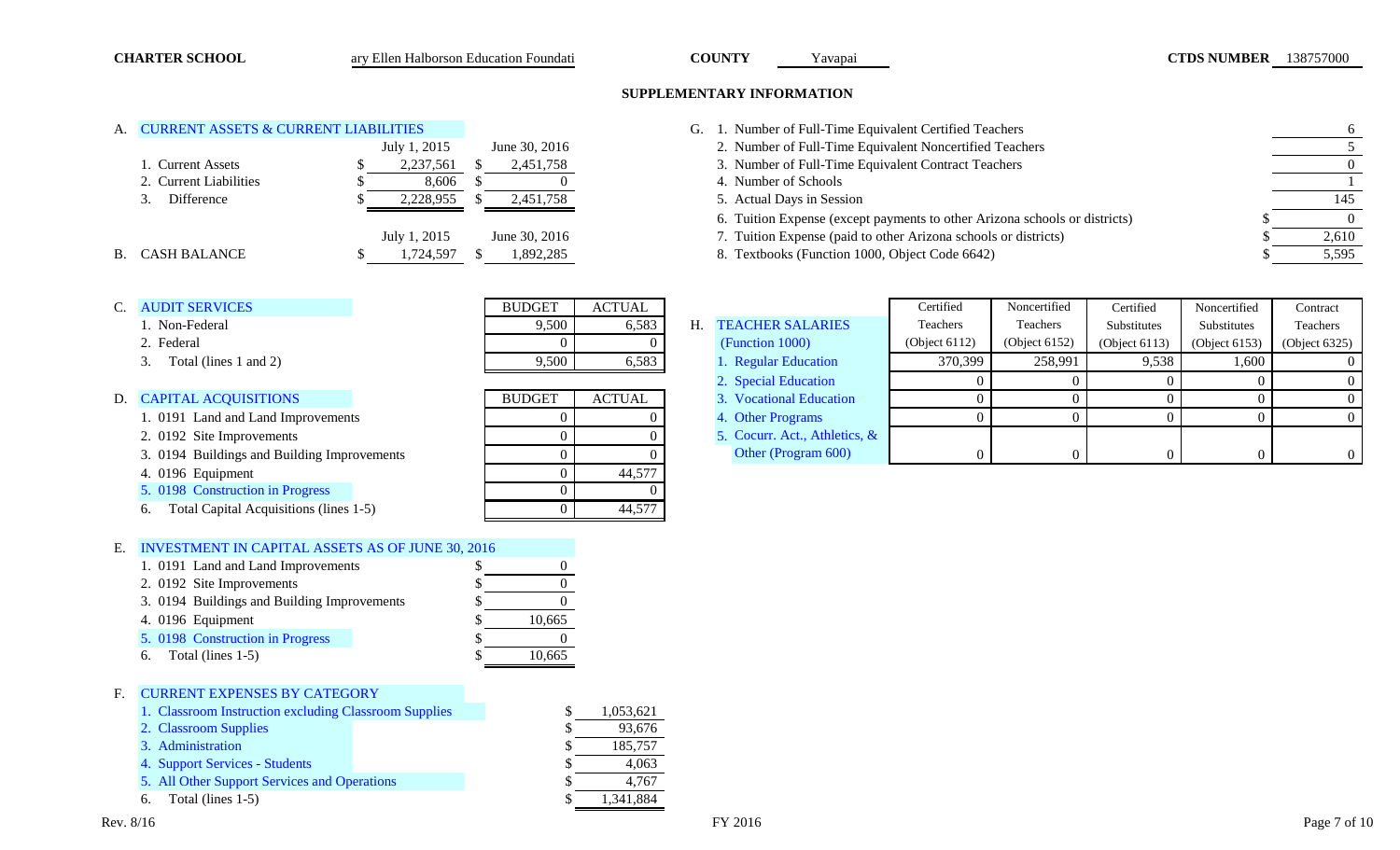### <span id="page-8-0"></span>**CHARTER SCHOOL** ary Ellen Halborson Education Foundati **COUNTY** Yavapai **Yavapai COUNTY** Yavapai **CTDS NUMBER** 138757000

### **SUPPLEMENTARY INFORMATION (Cont'd)**

## A. ENROLLMENT OF GIFTED PUPILS BY GRADE

|                                |    | <b>GRADE</b> |  |  |  |  |   |  |  |  |    |  |  |                 |
|--------------------------------|----|--------------|--|--|--|--|---|--|--|--|----|--|--|-----------------|
| Areas of Identification        | 17 |              |  |  |  |  |   |  |  |  | 10 |  |  | <b>TOTAL</b>    |
| 1. Quantitative Reasoning      |    |              |  |  |  |  |   |  |  |  |    |  |  |                 |
| 2. Verbal Reasoning            |    |              |  |  |  |  |   |  |  |  |    |  |  | -12.            |
| 3. Non-Verbal Reasoning        |    |              |  |  |  |  |   |  |  |  |    |  |  | $\mathbf{13}$ . |
| 4. Total Duplicated Enrollment |    |              |  |  |  |  |   |  |  |  |    |  |  |                 |
| $(lines 1-3)$                  |    |              |  |  |  |  | 0 |  |  |  |    |  |  | $\vert 4.$      |

### [C. SPECIAL EDUCATION PROGRAMS BY TYPE](#page-15-4)

|          | Actual Expenses for all Gifted Programs: |
|----------|------------------------------------------|
| K-8      |                                          |
| $9 - 12$ |                                          |

[B. EXPENSES FOR GIFTED PUPILS](#page-15-5)  [\(ELEMENTARY & SECONDARY\)](#page-15-5)



| Actual Expenses for all Gifted Programs: | 1. Autism                                  | $\Omega$       | $0\vert 1.$        |     |
|------------------------------------------|--------------------------------------------|----------------|--------------------|-----|
| K-8                                      | 2. Developmental Delay                     |                | $\overline{0}$     |     |
| $9-12$                                   | 3. Emotional Disability                    |                | 0                  |     |
| Total                                    | 4. Hearing Impairment                      |                | $\overline{0}$     | 14. |
|                                          | 5. Other Health Impairments                |                | 27,534 5.          |     |
|                                          | 6. Specific Learning Disability            |                | 18,173 6.          |     |
|                                          | 7. Mild, Moderate, or Severe I.D.*         |                | 0                  |     |
|                                          | 8. Multiple Disabilities                   |                | $0\,$ 8.           |     |
|                                          | 9. Multiple Disabilities with S.S.I.**     |                | $0\overline{9}$ .  |     |
|                                          | 10. Orthopedic Impairment                  |                | $0$ 10.            |     |
|                                          | 11. Preschool Severe Delay                 |                | $0$   11.          |     |
|                                          | 12. Speech/Language Impairment             |                | 9,362 12.          |     |
|                                          | 13. Traumatic Brain Injury                 |                | $0 \vert 13.$      |     |
|                                          | 14. Visual Impairment                      |                | $\overline{0}$     | 14. |
|                                          | Subtotal (lines 1-14)<br>15.               |                | 55,069 15.         |     |
|                                          | 16. Gifted Education                       |                | $0$ 16.            |     |
|                                          | 17. ELL Incremental Costs                  |                | $0$ 17.            |     |
|                                          | 18. ELL Compensatory Instruction           |                | $0$ 18.            |     |
|                                          | 19. Remedial Education                     |                | $0$ 19.            |     |
|                                          | 20. Vocational and Technological Education |                | $0\,20.$           |     |
|                                          | 21. Career Education                       |                | $\overline{0}$ 21. |     |
|                                          | Subtotal (lines 16-21)                     |                | $\overline{0}$ 22. |     |
|                                          | 23. Total (lines 15 and 22)                | $\overline{0}$ | 55,069 23.         |     |

| v                | v                | ı.             |
|------------------|------------------|----------------|
| $\overline{0}$   | $\overline{0}$   | 2.             |
| $\boldsymbol{0}$ | $\overline{0}$   | 3.             |
| $\overline{0}$   | $\overline{0}$   | 4.             |
| $\overline{0}$   | 27,534           | 5.             |
| $\boldsymbol{0}$ | 18,173           | 6.             |
| $\overline{0}$   | $\overline{0}$   | 7.             |
| $\boldsymbol{0}$ | $\boldsymbol{0}$ | 8.             |
| $\overline{0}$   | $\overline{0}$   | 9.             |
| $\overline{0}$   | $\overline{0}$   | 10.            |
| $\boldsymbol{0}$ | $\overline{0}$   | 11.            |
| $\overline{0}$   | 9,362            | 12.            |
| $\boldsymbol{0}$ | $\boldsymbol{0}$ | 13.            |
| $\overline{0}$   | $\overline{0}$   | 14.            |
| $\overline{0}$   | 55,069           | 15.            |
| $\overline{0}$   | $\boldsymbol{0}$ | 16.            |
| $\overline{0}$   | $\overline{0}$   | 17.            |
| $\boldsymbol{0}$ | $\boldsymbol{0}$ | 18.            |
| $\overline{0}$   | $\overline{0}$   | 19.            |
| $\boldsymbol{0}$ | $\overline{0}$   | 20.            |
| $\rm 0$          | $\rm 0$          | 21             |
| 0                | 0                | $\mathfrak{D}$ |

PROGRAM PROGRAM

200 ACTUAL

200 BUDGET

\* Intellectual Disability \*\* Severe Sensory Impairment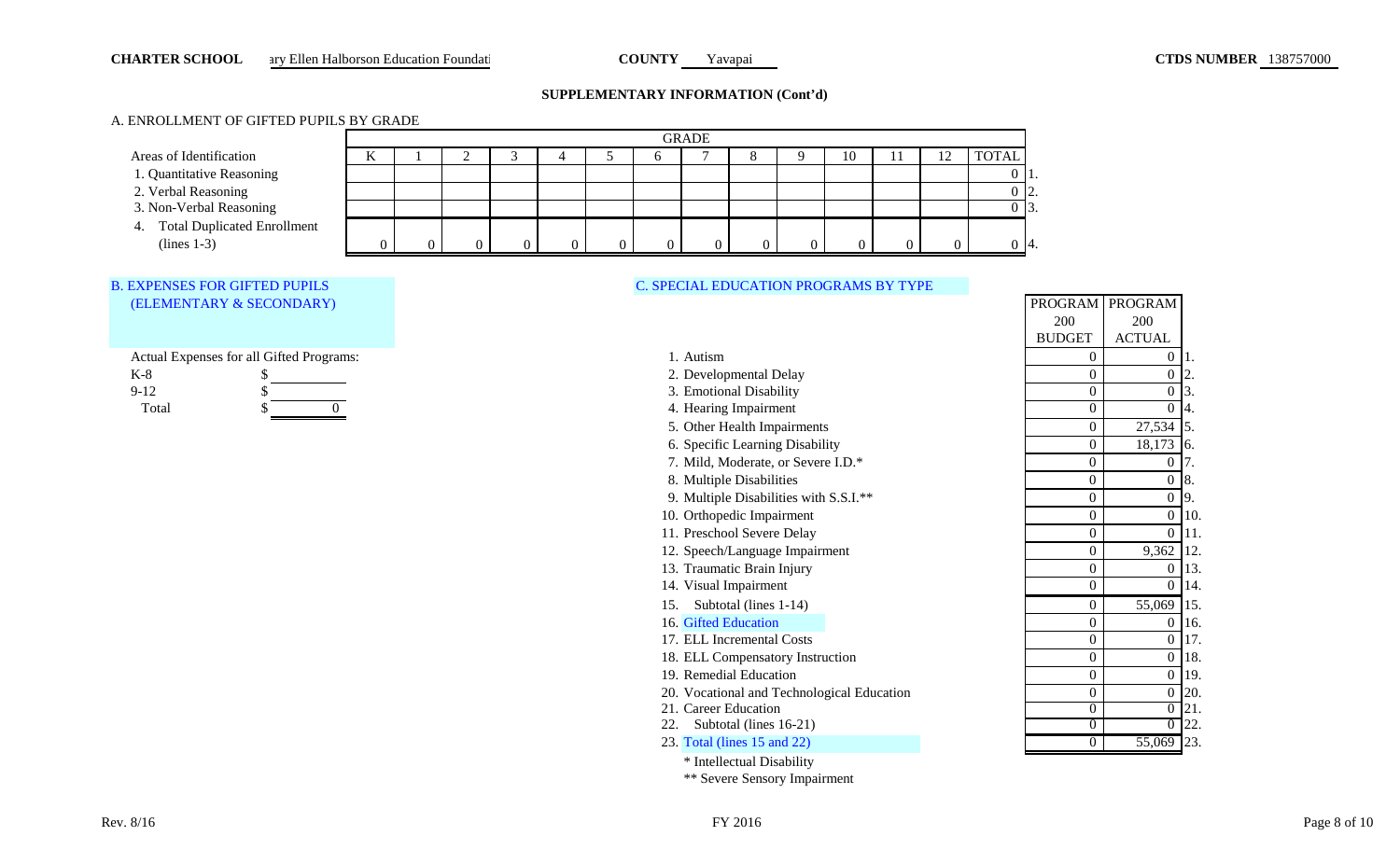<span id="page-9-0"></span>

| <b>CHARTER SCHOOL</b> Aary Ellen Halborson Education Foundatio |     |                  | <b>COUNTY</b>  |                 | Yavapai           |                |                 | <b>CTDS NUMBER</b> 138757000 |                     |
|----------------------------------------------------------------|-----|------------------|----------------|-----------------|-------------------|----------------|-----------------|------------------------------|---------------------|
| FEDERAL AND STATE PROJECTS                                     |     | <b>BEGINNING</b> |                | <b>INDIRECT</b> |                   |                |                 | <b>CAPITAL</b>               | <b>ENDING</b>       |
|                                                                |     | <b>BALANCE</b>   | <b>REVENUE</b> | <b>COSTS</b>    | <b>REVERSIONS</b> |                | <b>EXPENSES</b> | <b>ACQUISITIONS</b>          | <b>BALANCE</b>      |
| <b>FEDERAL PROJECTS</b>                                        |     | <b>ACTUAL</b>    | <b>ACTUAL</b>  | <b>ACTUAL</b>   | <b>ACTUAL</b>     | <b>BUDGET</b>  | <b>ACTUAL</b>   | <b>ACTUAL</b>                | <b>ACTUAL</b>       |
| 1100-1130 ESEA Title I - Helping Disadvantaged Children        |     | $\mathbf{0}$     |                |                 |                   | $\overline{0}$ |                 |                              | $\Omega$            |
| 1140-1150 ESEA Title II - Prof. Dev. And Technology            | 2.  | $\Omega$         |                |                 |                   | $\overline{0}$ |                 |                              | $\overline{0}$      |
| 1160 ESEA Title IV - 21st Century Schools                      | 3.  | $\overline{0}$   |                |                 |                   | $\overline{0}$ |                 |                              | $0\vert 3$          |
| 1170-1180 ESEA Title V - Promote Informed Parent Choice        | 4.  | $\Omega$         |                |                 |                   | $\overline{0}$ |                 |                              | $\overline{0}$      |
| 1190 ESEA Title III - Limited Eng. & Immigrant Students        | 5.  | $\Omega$         |                |                 |                   | $\overline{0}$ |                 |                              | $\overline{0}$   5. |
| 1200 ESEA Title VII - Indian Education                         | б.  | $\overline{0}$   |                |                 |                   | $\overline{0}$ |                 |                              | $\overline{0}$ 6.   |
| 1210 ESEA Title VI - Flexibility and Accountability            | 7   | $\overline{0}$   |                |                 |                   | $\mathbf{0}$   |                 |                              | $\overline{0}$ 7.   |
| 1220 IDEA, Part B                                              | 8   | $\Omega$         |                |                 |                   | $\mathbf{0}$   |                 |                              | $\overline{0}$ 8.   |
| 1230 Johnson-O'Malley                                          | 9   | $\Omega$         |                |                 |                   | $\overline{0}$ |                 |                              | $\overline{0}$ 9.   |
| 1240 Workforce Investment Act                                  | 10  | $\overline{0}$   |                |                 |                   | $\overline{0}$ |                 |                              | $\overline{0}$ 10.  |
| 1250 AEA - Adult Education                                     | 11  | $\overline{0}$   |                |                 |                   | $\overline{0}$ |                 |                              | $\overline{0}$ 11.  |
| 1260-1270 Vocational Education - Basic Grants                  | 12  | $\overline{0}$   |                |                 |                   | $\overline{0}$ |                 |                              | $\overline{0}$ 12.  |
| 1280 ESEA Title X - Homeless Education                         | 13. | $\overline{0}$   |                |                 |                   | $\overline{0}$ |                 |                              | $\overline{0}$ 13.  |
| 1290 Medicaid Reimbursement                                    | 14. | $\overline{0}$   |                |                 |                   | $\overline{0}$ |                 |                              | $\overline{0}$ 14.  |
| 1300 Charter School Implementation Project (Stimulus)          | 15. | $\overline{0}$   |                |                 |                   | $\mathbf{0}$   |                 |                              | $\overline{0}$ 15.  |
| 13_ Impact Aid                                                 | 16. | $\overline{0}$   |                |                 |                   |                |                 |                              | $\overline{0}$ 16.  |
| 1310-1399 Other Federal Projects                               | 17. | $\overline{0}$   |                |                 |                   |                |                 |                              | $\overline{0}$ 17.  |
| Total Federal Projects (lines 1-17)                            | 18. | $\overline{0}$   | $\overline{0}$ | $\overline{0}$  | $\overline{0}$    | $\overline{0}$ | $\overline{0}$  | $\overline{0}$               | $\overline{0}$ 18.  |
| <b>STATE PROJECTS</b>                                          |     |                  |                |                 |                   |                |                 |                              |                     |
| 1400 Vocational Education                                      | 19. | $\Omega$         |                |                 |                   | $\overline{0}$ |                 |                              | $\overline{0}$ 19.  |
| 1410 Early Childhood Block Grant                               | 20  | $\mathbf{0}$     |                |                 |                   | $\overline{0}$ |                 |                              | $\overline{0}$ 20.  |
| 1420 Extended School Year - Pupils with Disabilities           | 21  | $\mathbf{0}$     |                |                 |                   | $\overline{0}$ |                 |                              | $\overline{0}$ 21.  |
| 1425 Adult Basic Education                                     | 22  | $\overline{0}$   |                |                 |                   | $\overline{0}$ |                 |                              | $\overline{0}$ 22.  |
| 1430 Chemical Abuse Prevention Programs                        | 23. | $\overline{0}$   |                |                 |                   | $\overline{0}$ |                 |                              | $\overline{0}$ 23.  |
| 1435 Academic Contests                                         | 24  | $\overline{0}$   |                |                 |                   | $\overline{0}$ |                 |                              | $\overline{0}$ 24.  |
| 1450 Gifted Education                                          | 25  | $\Omega$         |                |                 |                   | $\overline{0}$ |                 |                              | $\overline{0}$ 25.  |
| 1455 Family Literacy Program                                   | 26. | $\overline{0}$   |                |                 |                   | $\overline{0}$ |                 |                              | $\overline{0}$ 26.  |
| 1460 Environmental Special Plate                               | 27  | $\overline{0}$   |                |                 |                   | $\overline{0}$ |                 |                              | $\overline{0}$ 27   |
| 1465 Charter School Stimulus Fund                              | 28. | $\overline{0}$   |                |                 |                   | $\overline{0}$ |                 |                              | $\overline{0}$ 28.  |
| 1470-1499 Other State Projects                                 | 29  | $\overline{0}$   |                |                 |                   | $\overline{0}$ |                 |                              | $\overline{0}$ 29.  |
| Total State Projects (lines 19-29)                             | 30  | $\overline{0}$   | $\overline{0}$ |                 | $\overline{0}$    | $\overline{0}$ | $\overline{0}$  | $\Omega$                     | $\overline{0}$ 30.  |

 [Total Federal and State Projects \(lines 18 and 30\)](#page-15-8) 31. 0 0 0 0 0 0 0 0 31.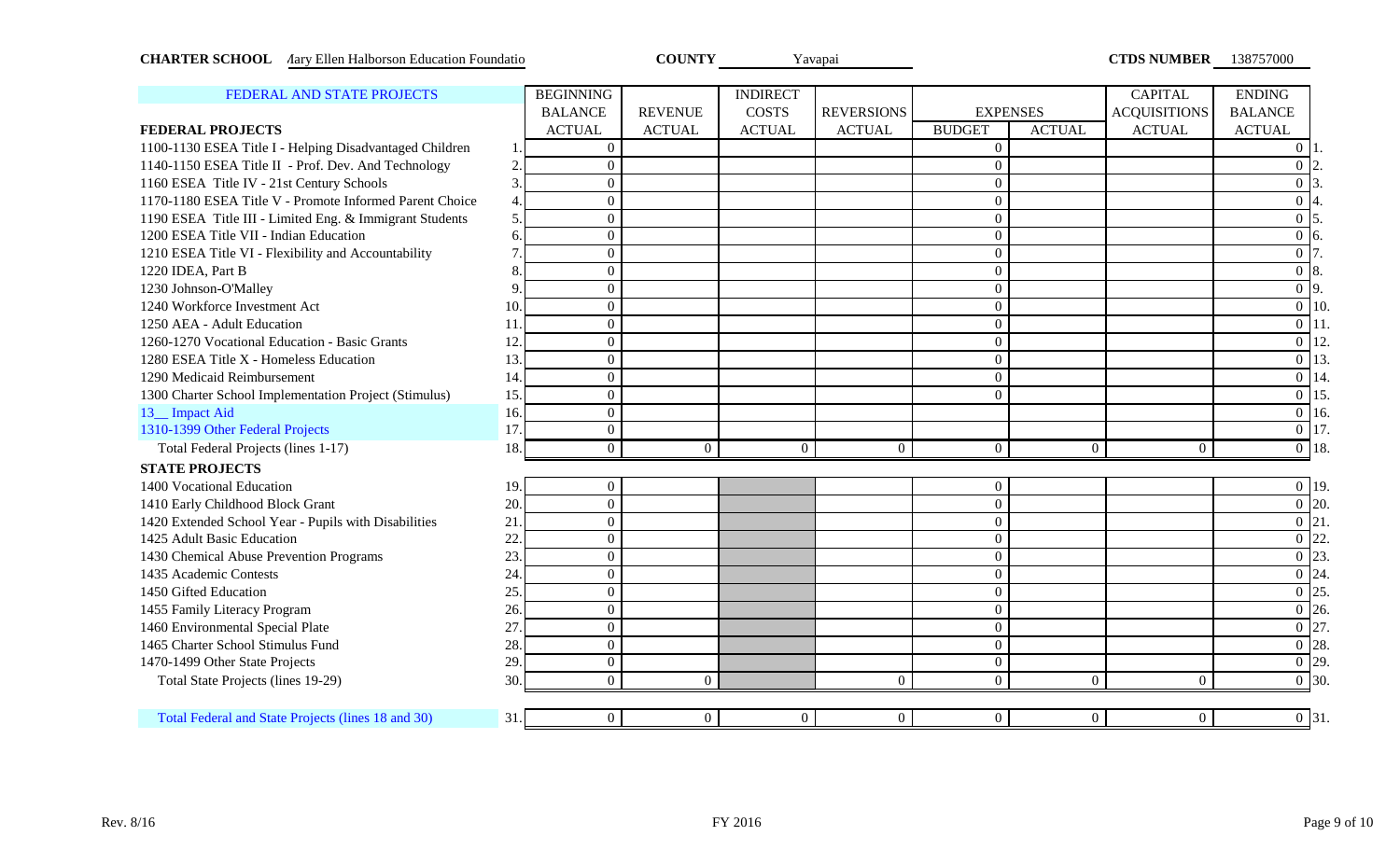## **ADDITIONAL INFORMATION FOR NATIONAL PUBLIC EDUCATION FINANCIAL SURVEY REPORTING**

Yavapai

<span id="page-10-0"></span>

|                                                     | Programs 100-600 |                 |             |          |          |               |                  |                      |
|-----------------------------------------------------|------------------|-----------------|-------------|----------|----------|---------------|------------------|----------------------|
|                                                     |                  |                 | Purchased   |          |          |               | Other            |                      |
|                                                     |                  | Employee        | Services    |          | Dues and |               | 6800             |                      |
|                                                     | Salaries         | <b>Benefits</b> | 6300, 6400, | Supplies | Fees     | Miscellaneous | (Excluding 6810, | Property             |
| Projects (1000-1999)                                | 6100             | 6200            | 6500        | 6600     | 6810     | 6890          | 6850 and 6890)   | <b>Disbursements</b> |
| 1000 Instruction                                    | 774,691          | 306,739         | 118,648     | 124,023  |          |               | 5,997            |                      |
| 2000 Support Services                               |                  |                 |             |          |          |               |                  |                      |
| 2100 Students                                       | 9,071            | 1,050           | 8,579       | 1,828    | 1,400    | 2,706         |                  |                      |
| 2200 Instruction                                    |                  |                 | 1,416       |          |          |               |                  | 013.                 |
| 2300 General Administration                         | 23,920           | 5,509           | 231         |          |          |               |                  |                      |
| 2400 School Administration                          | 49,111           | 27,231          | 10,688      | 146      |          |               | 75               |                      |
| 2500, 2900 Central Services, Other Support Services | 10,000           | 1,754           | 54,097      | 3,995    |          |               | 2,792            | -16.                 |
| 2600 Operation & Maintenance of Plant               | 30,849           | 16,058          | 8,075       | 8,096    |          |               | 3,622            |                      |
| 2700 Student Transportation                         |                  |                 |             |          |          |               |                  | $0\,$ 8.             |
| 3000 Operation of Noninstructional Services         |                  |                 |             |          |          |               |                  |                      |
| 3100 Food Service Operations                        |                  |                 |             |          |          |               |                  | 0.19.                |
| 3400 Bookstore Operations                           | C                |                 |             |          |          |               |                  | $0$ 10.              |
| 4000 Facilities Acquisition & Construction          | ſ                |                 |             |          |          |               |                  | 0 11                 |
| Total (lines $1-11$ )                               | 897,642          | 358,341         | 201,734     | 138,088  | 1,400    | 2,706         | 12,486           | $0 \vert 12.$        |

| All Expense         |                      |                                     |
|---------------------|----------------------|-------------------------------------|
| <b>Object Codes</b> |                      |                                     |
| (Excluding)         | <b>Property</b>      |                                     |
| 6700 and 6900)      | <b>Disbursements</b> | Long-term and Short-term Debt       |
|                     |                      | 1. Long-term Debt Outstand:         |
|                     |                      | 2. Long-term Debt issued du         |
|                     |                      | 3. Long-term Debt retired du<br>۱Ć. |
|                     |                      | 4. Long-term Debt Outstand<br>14.   |
|                     |                      |                                     |

| 1. Program 700 - Adult/Continuing Education Programs |  |
|------------------------------------------------------|--|
|                                                      |  |

- 2. Program 800 Community College Education Programs
- 3. Program 900 Community Services Program

4. Function 3300 - Community Services Operations (all Programs)

 1. Land and Land Improvements 2. Buildings 3. Equipment 4. Construction

| All Programs |  |
|--------------|--|
|              |  |
|              |  |
|              |  |
|              |  |

| <b>Debt Service</b>        | All Programs |
|----------------------------|--------------|
| 1. Interest 6850           |              |
| 2. Redemption of Principal |              |

| Long-term and Short-term Debt |  |
|-------------------------------|--|
|-------------------------------|--|

 $0 \mid 0 \mid 1.$   $0 \mid 1.$   $1.$  Long-term Debt Outstanding, July 1, 2015  $0 \mid 1.$  $0 \mid 0 \mid 2.$   $0 \mid 2.$   $2.$  Long-term Debt issued during FY 2016  $0 \mid 2.$  $0 \mid 0 \mid 3.$  0 3. Long-term Debt retired during FY 2016  $0 \mid 3.$  $0 \mid 0 \mid 4.$  0 4. [Property Disbursements by Type](#page-16-1) **All Property All Property All Property All Property All Property Disbursements by Type 1990 1 6. Short-term Debt Outstanding, June 30, 2016 16.** [Utilities and Energy Detail \(Only Function 2600\)](#page-17-1) 0 4. 2,670 1. 6410 Utility Services 2,670 1. 24,826 2. 5. Short-term Debt Outstanding, July 1, 2015 2. 6621-6626 Energy

# 1. [Technology \(All Functions\)](#page-17-2)

|          | 69.877<br>1. Technology-related supplies & purchased services |  |
|----------|---------------------------------------------------------------|--|
|          | 2. Technology-related hardware & software<br>0.665            |  |
| 3. Total |                                                               |  |

| 69,877 |  |
|--------|--|
| 10,665 |  |
| 80,542 |  |

 $\overline{0}$  5.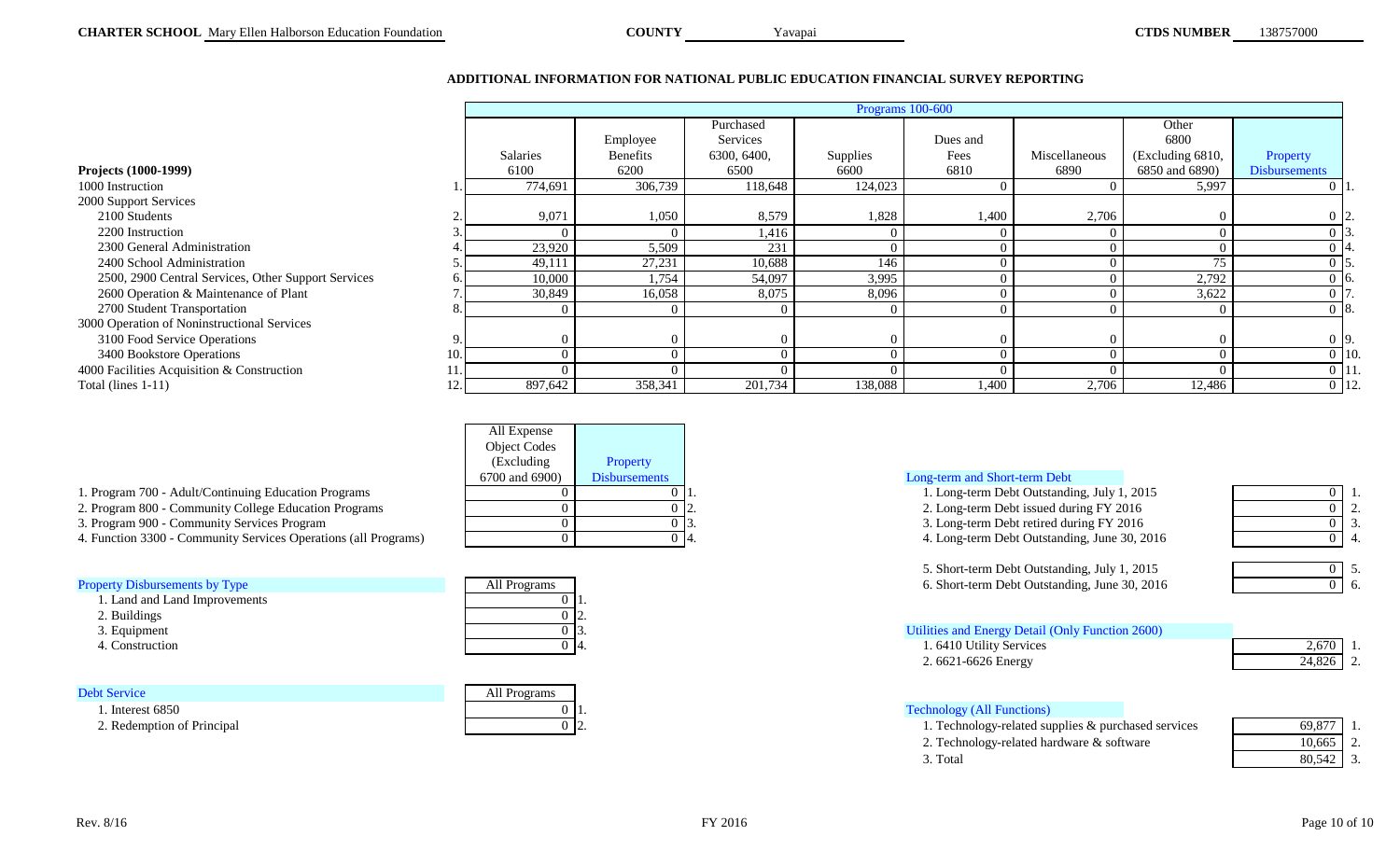| Page    | Reference |                                                                                                                                                                                                                                                                                                                                                                                                                                                                      |
|---------|-----------|----------------------------------------------------------------------------------------------------------------------------------------------------------------------------------------------------------------------------------------------------------------------------------------------------------------------------------------------------------------------------------------------------------------------------------------------------------------------|
| General |           | These instructions are provided to help schools prepare the Charter School Annual Financial Report (AFR). Within the forms,<br>blue font indicates that an instruction is linked to that specific line. An instructions button has also been provided that links to<br>any general instructions or to the first instruction for a page.                                                                                                                              |
|         |           | The AFR presents condensed financial activity (i.e., beginning and ending balances, revenues and expenses, and budget to<br>actual comparisons of expenses for the fiscal year) of the charter school for comparison purposes. This information assists<br>sponsors, school governing boards, administrators, ADE, legislators, other governmental agencies, and taxpayers in<br>determining whether charter schools are meeting their stewardship responsibilities. |
|         |           | The school should report all amounts to the nearest dollar. Information should not be entered in the shaded areas or protected<br>cells. Formulas should not be changed and applicable footnotes and instructions should be followed to ensure uploaded files<br>will pass all validation checks.                                                                                                                                                                    |
|         |           | All actual revenues, expenses, and account balances presented on the AFR must agree with the charter school's accounting<br>records as of June 30, 2016. Revenue and expense account codes used in the AFR agree with the USFRCS Chart of Accounts.<br>Expense budget amounts should be taken from the charter school's most recently revised or adopted budget, which has been<br>submitted to ADE, for FY 2016.                                                    |
|         |           | Revenues must include cash receipts through June 30, 2016, and accrued revenues received after the end of the fiscal year.<br>Examples of accrued revenues are cost reimbursement and entitlement programs, interest earned on investments, and FY 2016<br>classroom site project revenues.                                                                                                                                                                          |
|         |           | Expenses consist of all expenses incurred during the fiscal year, including expenses for goods and services received on or<br>before June 30, 2016, but not paid for by that date. Examples of items requiring such treatment are included in the USFRCS,<br>pages VI-G-8 and 9.                                                                                                                                                                                     |
|         |           | An Alert will appear on the Cover of the AFR when commonly missed areas of the AFR are not completed. The Alert will<br>disappear as the related areas of the AFR are completed. Schools should complete all areas of the AFR that apply to their<br>school operations, whether or not the item is listed in the Alert. This Alert does not replace the need for a separate school<br>employee to review the AFR for accuracy and completeness.                      |
| Cover   |           | Name, County, CTDS Number The school name, county, and CTDS number should be entered on the cover page of the AFR. The CTDS number should not<br>contain any slashes, dashes, etc., and must be exactly nine digits. Zeros should be entered to fill the School portion of the<br>number on the cover page. This information will be automatically transferred to other sheets in the file.                                                                          |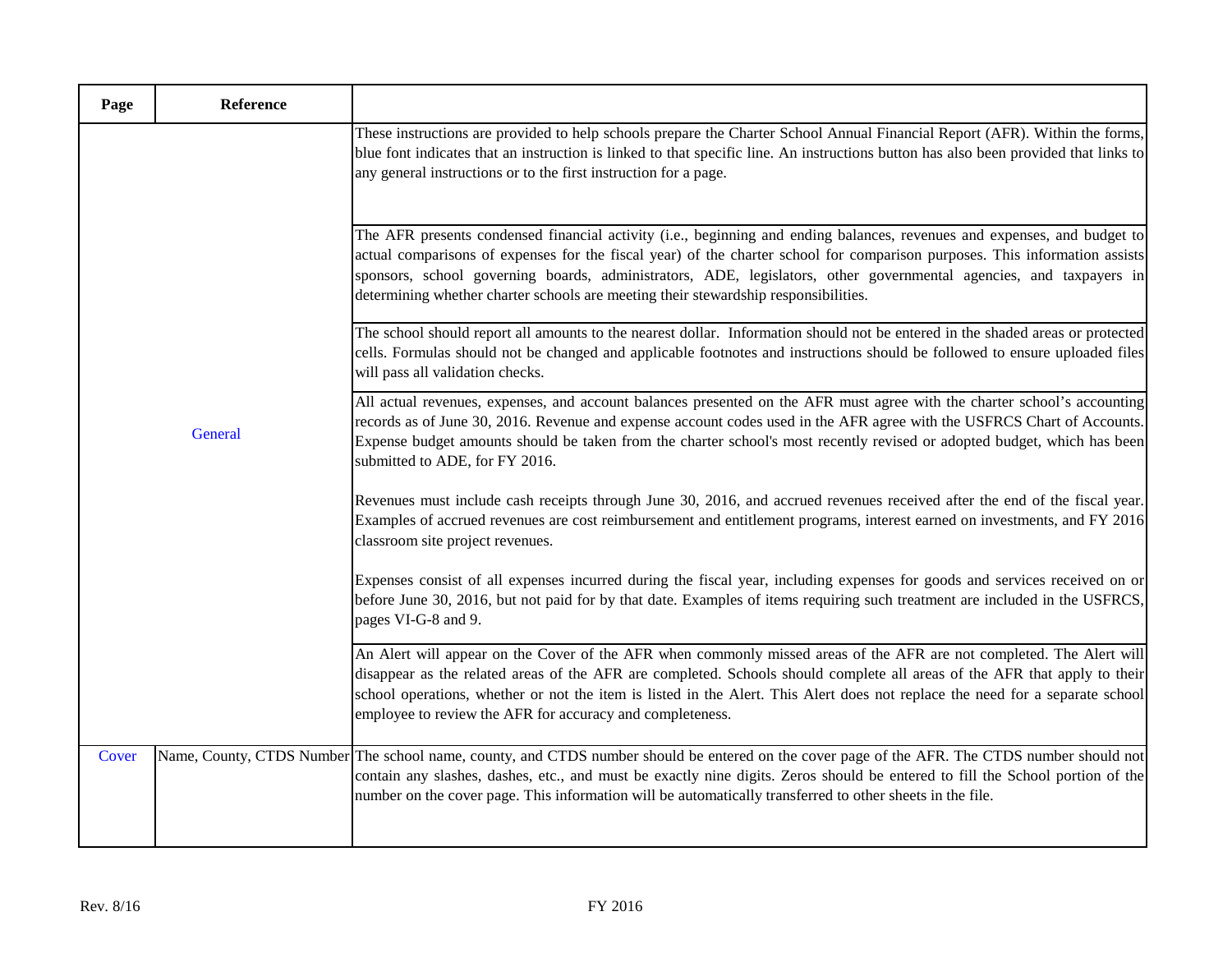<span id="page-12-5"></span><span id="page-12-4"></span><span id="page-12-3"></span><span id="page-12-2"></span><span id="page-12-1"></span><span id="page-12-0"></span>

| $\mathbf{1}$   | General                                                                                               | Report all revenues received by the school on this page.                                                                                                                                                                                                                                                                                                                                                                                                                                                                                                                      |
|----------------|-------------------------------------------------------------------------------------------------------|-------------------------------------------------------------------------------------------------------------------------------------------------------------------------------------------------------------------------------------------------------------------------------------------------------------------------------------------------------------------------------------------------------------------------------------------------------------------------------------------------------------------------------------------------------------------------------|
| $\mathbf{1}$   | 1600 Food Service, Line 6                                                                             | Report all revenues received from dispensing food to students and adults. If the school participates in the National School<br>Lunch Program and completed the Food Service AFR as required, this amount will populate from Revenues, line 2 on the<br>Food Service AFR. If the school did not collect any revenue from students or adults for food service, enter a 0 value on the<br>line.                                                                                                                                                                                  |
| $\mathbf{1}$   | 3200 Restricted,<br>Line 16                                                                           | Revenues received in the Classroom Site Project, Instructional Improvement Project, Structured English Immersion Project<br>and Compensatory Instruction Project should be reported as Restricted. If you are not following the Chart of Accounts, please<br>report these Projects as 3200 Restricted for federal survey purposes.<br>See Uniform System of Financial Records for Arizona Charter Schools (USFRCS) Chart of Accounts for more information on<br>Project, Function, and Object Codes and Descriptions. http://www.azauditor.gov/sites/default/files/USFRCS.pdf |
| $\mathbf{1}$   | 4100, 4300<br>Unrestricted/Restricted<br>Received Directly from the<br>Federal Government,<br>Line 20 | Do not include Federal Impact Aid revenues received on this line. These revenues should be reported on Line 23 as 4800<br>Federal Impact Aid.                                                                                                                                                                                                                                                                                                                                                                                                                                 |
| $\overline{2}$ | Expenses, Lines 1-37                                                                                  | The Student Success Project was repealed by Laws 2015, Ch. 15, §5. Expenses related to monies remaining in the Student<br>Success Project should be reported in the Schoolwide Project.<br>Do not include expenses of project codes 1100 through 1499 with other schoolwide project expenses on lines 1 through 37.<br>Do not include payments for capital acquisitions or depreciation expense.                                                                                                                                                                              |
| $\overline{2}$ | Federal and State Projects,<br>Line 38                                                                | The total of budget and actual federal and state project expenses (project codes 1100 through 1499 on page 9) should be<br>included on line 38. The total of budgeted and actual expenses on line 38 should agree with the total of federal and state<br>project expenses on line 31 of page 9.                                                                                                                                                                                                                                                                               |
| $\overline{7}$ | Section A-<br>Current Assets & Current<br>Liabilities                                                 | Current assets are resources that can be readily converted into cash within 1 year, or goods or services expected to be<br>consumed within 1 year (i.e., unrestricted cash, marketable securities, accounts and grants receivable, inventory, or prepaid<br>expenses). Current liabilities are obligations expected to be paid from current assets or transferred to income within 1 year<br>(i.e., accounts payable, current portion of notes or capital leases payable or accrued payroll and related benefits).                                                            |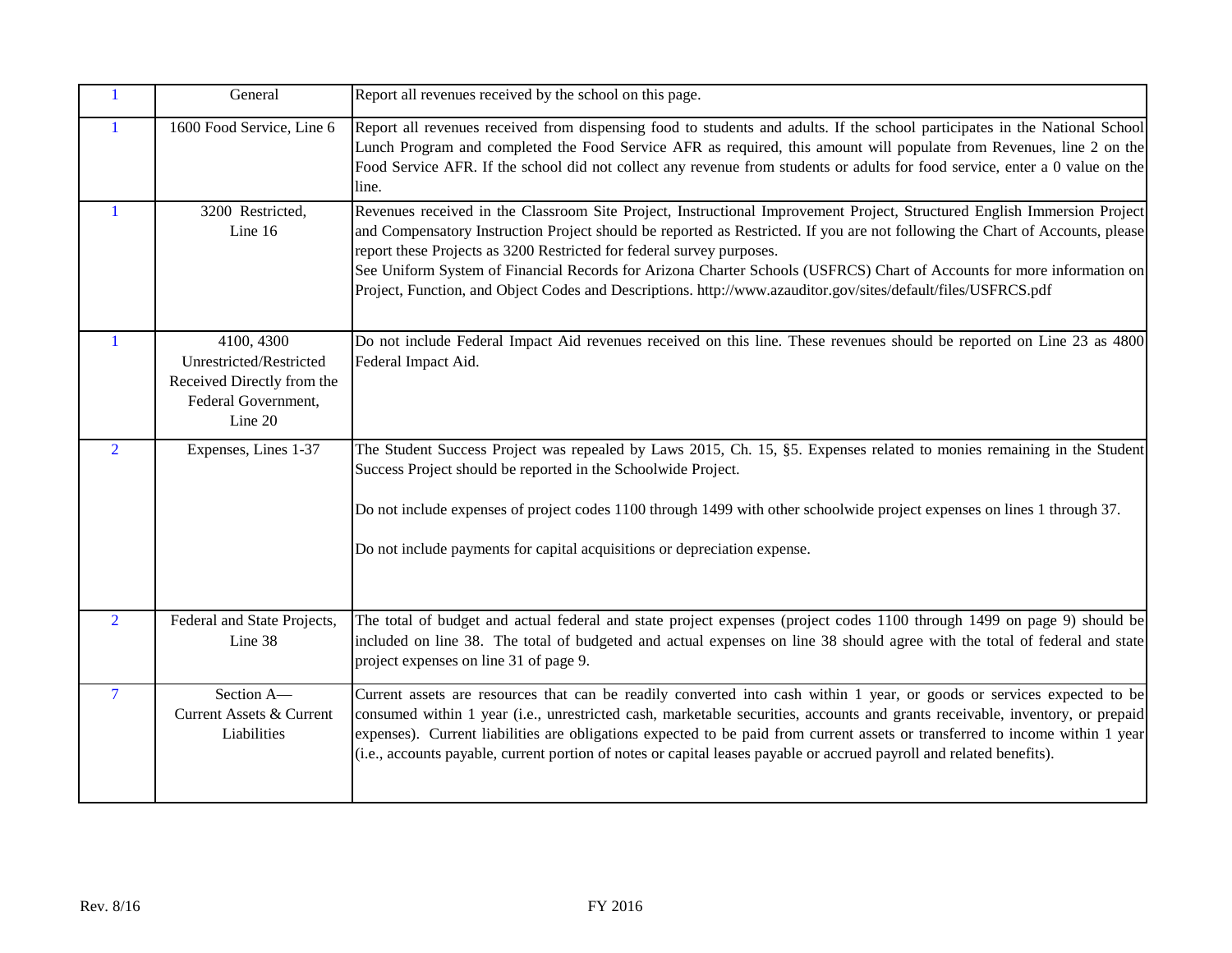<span id="page-13-4"></span><span id="page-13-3"></span><span id="page-13-2"></span><span id="page-13-1"></span><span id="page-13-0"></span>

| $\tau$         | Section C-<br><b>Audit Services</b>                   | Record amounts expended in FY 2016 for audit services.                                                                                                                                                                                                                                                                                                                                                                                                                          |
|----------------|-------------------------------------------------------|---------------------------------------------------------------------------------------------------------------------------------------------------------------------------------------------------------------------------------------------------------------------------------------------------------------------------------------------------------------------------------------------------------------------------------------------------------------------------------|
|                |                                                       | Non-federal audit expense incurred in FY 2016 may be included on the budget work sheets for FY 2018 for reimbursement<br>pursuant to A.R.S. §15-914. In order to receive reimbursement in FY 2018, non-federal audit expenses must be included in<br>the FY 2016 AFR. Amounts reported must be amounts actually spent in FY 2016. Do not include the costs of consulting or<br>other services paid to audit firms in the non-federal or federal audit services actual expenses. |
| 7              | Section D-<br><b>Capital Acquisitions</b>             | Enter the total increase in capital assets, by asset classification, recorded in the general ledger and on the capital assets list for<br>the year ended June 30, 2016. These amounts represent only the acquisitions made during the year costing \$5,000 or more<br>and, for equipment, having useful lives of 1 year or more. If no acquisitions were made during the year, enter a 0 value in each<br>line.                                                                 |
|                |                                                       | Note: If the school's policy is to include land, buildings, and related improvements; site improvements; or equipment costing<br>less than \$5,000 on the capital assets list, these items should also be included.                                                                                                                                                                                                                                                             |
| $\overline{7}$ | Section D-<br>Capital Acquisitions,<br>Line 5         | Enter the total increase in construction in progress for the year ended June 30, 2016. This amount is not recorded on the<br>capital assets list until the project is completed. Therefore, it will not appear on the capital assets list as of June 30, 2016.                                                                                                                                                                                                                  |
| $\overline{7}$ | Section E-Investment in<br><b>Capital Assets</b>      | Enter the total cost, by asset classification, recorded in the general ledger and on the capital assets list as of June 30, 2016, for<br>items costing \$5,000 or more and, for equipment, having useful lives of 1 year or more. These amounts represent the ending<br>balances in the capital assets accounts and should not include depreciation.                                                                                                                            |
|                |                                                       | Note: If the school's policy is to include land, buildings, and related improvements; site improvements; or equipment costing<br>less than \$5,000 on the capital assets list, these items should also be included. The sum of lines 1, 2, 3, and 4 should agree<br>with the amount recorded on the school's capital assets list as of June 30, 2016.                                                                                                                           |
| $\overline{7}$ | Section E-<br>Investment in Capital Assets,<br>Line 5 | Enter the total cost of construction in progress as of June 30, 2016. This amount is not recorded on the capital assets list as of<br>June 30, 2016.                                                                                                                                                                                                                                                                                                                            |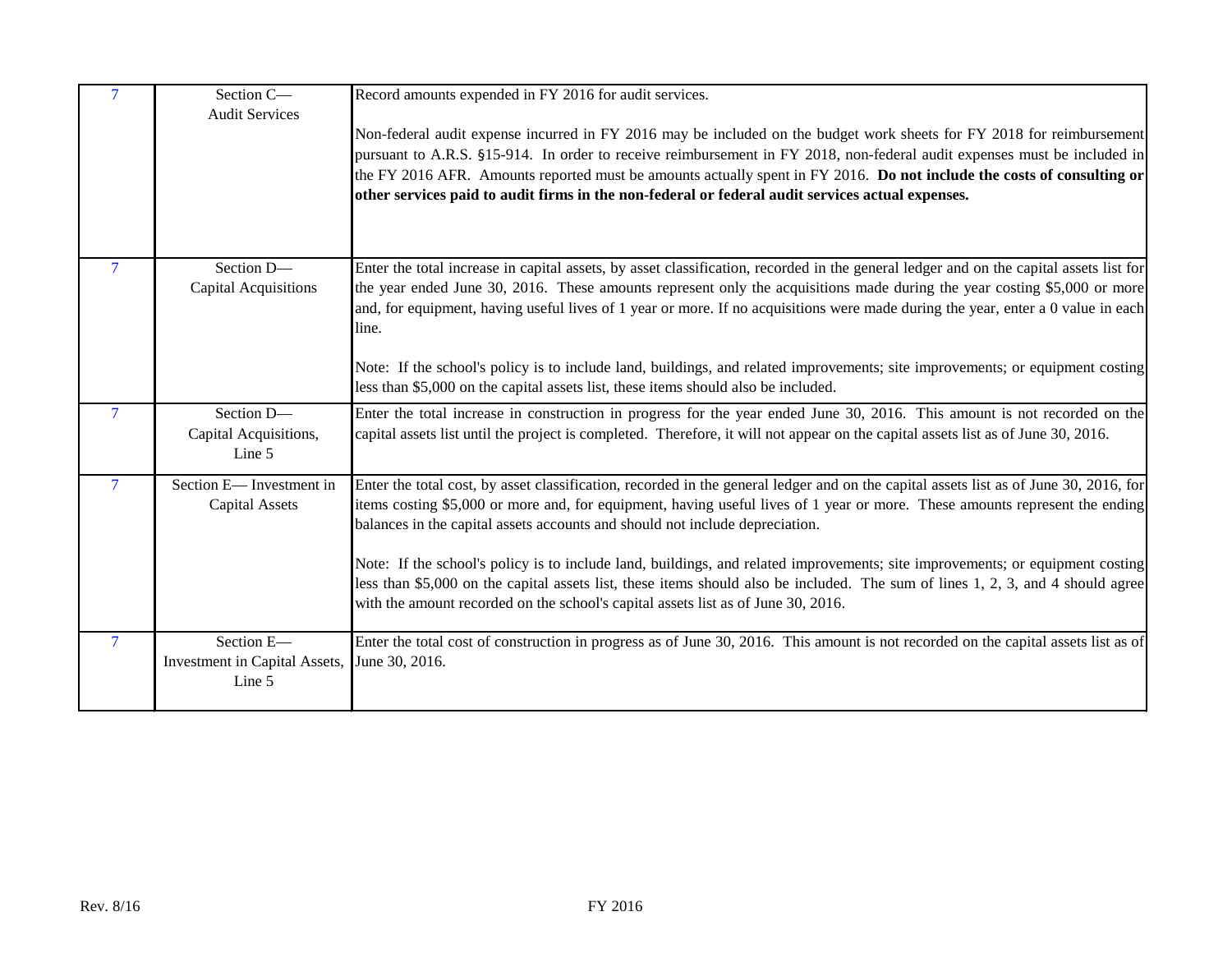<span id="page-14-7"></span><span id="page-14-6"></span><span id="page-14-5"></span><span id="page-14-4"></span><span id="page-14-3"></span><span id="page-14-2"></span><span id="page-14-1"></span><span id="page-14-0"></span>

| $\overline{7}$           |                                  | Section F— Current Expenses Current expenses required to be reported include expenses from all projects for elementary and secondary education. Current                                       |
|--------------------------|----------------------------------|-----------------------------------------------------------------------------------------------------------------------------------------------------------------------------------------------|
|                          | by Category                      | expenses do not include outlays for facilities acquisition and construction, furniture, equipment, technology, vehicles, debt                                                                 |
|                          |                                  | retirement, and expenses for nonpublic school programs (e.g., adult/continuing education, community college education,                                                                        |
|                          |                                  | community services, etc.).                                                                                                                                                                    |
|                          |                                  | A.R.S. §15-746(A)(4) requires charter schools to include this information in their School Report Cards. In addition to                                                                        |
|                          |                                  | including this information, the Current Expenses form should be used to record each school's detailed current expenses.                                                                       |
|                          |                                  | Expenses recorded at a schoolwide level should be allocated to campuses based on student counts at each campus. Schools                                                                       |
|                          |                                  | with only one campus that have completed this information in Section F are not required to submit the Current Expense form.                                                                   |
|                          |                                  |                                                                                                                                                                                               |
| $7\overline{ }$          | Section F-                       | Classroom Instruction excluding Classroom Supplies includes current expenses coded to Function 1000 less Function 1000,                                                                       |
|                          | Current Expenses by              | Object Code 6600. Do not include expenses coded to Program Codes 700, 800, and 900.                                                                                                           |
|                          | Category,                        |                                                                                                                                                                                               |
|                          | Line 1                           |                                                                                                                                                                                               |
| $\overline{7}$           | Section F-                       | Classroom Supplies includes current expenses coded to Function 1000, Object Code 6600. Do not include expenses coded to                                                                       |
|                          | Current Expenses by              | Program Codes 700, 800, and 900.                                                                                                                                                              |
|                          | Category,                        |                                                                                                                                                                                               |
|                          | Line 2                           |                                                                                                                                                                                               |
| $\overline{7}$           | Section F-                       | Administration includes current expenses coded to Functions 2300, 2400, 2500, and 2900. Do not include expenses coded to                                                                      |
|                          | Current Expenses by              | Program Codes 700, 800, and 900.                                                                                                                                                              |
|                          | Category,                        |                                                                                                                                                                                               |
|                          | Line 3                           |                                                                                                                                                                                               |
| $\overline{\mathcal{L}}$ | Section F-                       | Support Services—Students includes current expenses coded to Function 2100. Do not include expenses coded to Program                                                                          |
|                          | Current Expenses by              | Codes 700, 800, and 900.                                                                                                                                                                      |
|                          | Category,                        |                                                                                                                                                                                               |
|                          | Line 4<br>Section F-             |                                                                                                                                                                                               |
| $\overline{7}$           |                                  | All Other Support Services and Operations includes current expenses coded to Functions 2200, 2600, 2700, 3100, and 3400.<br>Do not include expenses coded to Program Codes 700, 800, and 900. |
|                          | Current Expenses by<br>Category, |                                                                                                                                                                                               |
|                          | Line 5                           |                                                                                                                                                                                               |
| $\overline{7}$           |                                  | Section H-Teacher Salaries Report base salaries, overtime, and additional compensation paid to certified and noncertified teachers, certified and                                             |
|                          |                                  | noncertified substitute teachers, and contract teachers. Do not include salaries paid to instructional aides or assistants. Report                                                            |
|                          |                                  | the salaries based on the appropriate program. If a teacher teaches in more than one program, calculate the salary based on the                                                               |
|                          |                                  | amount of time instructing in each program.                                                                                                                                                   |
|                          | Section H-                       |                                                                                                                                                                                               |
| $\overline{7}$           |                                  | Regular Education includes expenses coded to Program 100, career education programs coded to Program 200, and K-3                                                                             |
|                          | Teachers Salaries,               | Reading expenses coded to Program 550.                                                                                                                                                        |
|                          | Line 1                           |                                                                                                                                                                                               |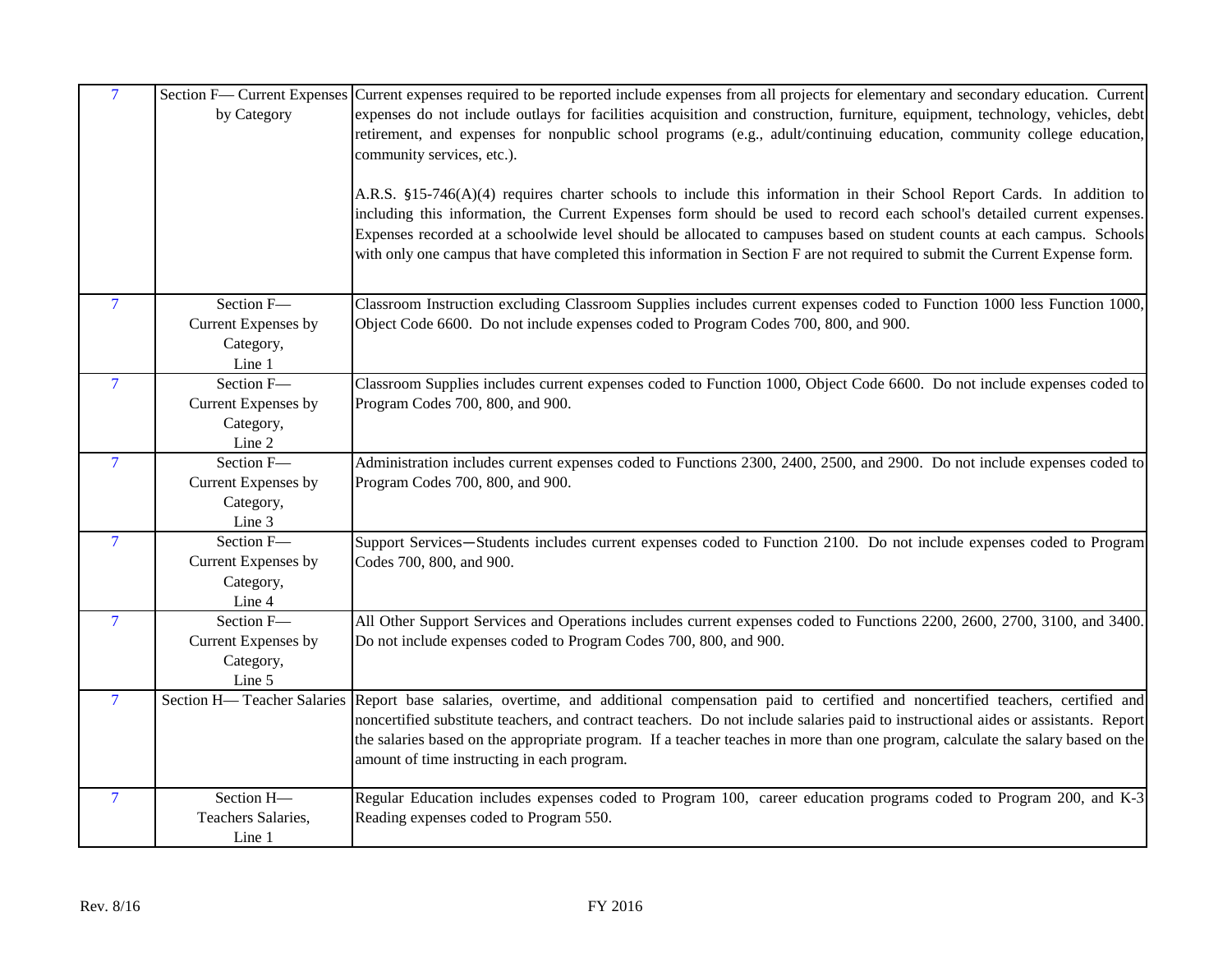<span id="page-15-9"></span><span id="page-15-8"></span><span id="page-15-7"></span><span id="page-15-6"></span><span id="page-15-5"></span><span id="page-15-4"></span><span id="page-15-3"></span><span id="page-15-2"></span><span id="page-15-1"></span><span id="page-15-0"></span>

| $\overline{7}$ | Section H-<br>Teachers Salaries,<br>Line 2                | Special Education includes expenses coded to Programs 200 (excluding ELL incremental costs, and compensatory instruction,<br>vocational and technological education, and career education programs) and 300.                                                                                                                  |
|----------------|-----------------------------------------------------------|-------------------------------------------------------------------------------------------------------------------------------------------------------------------------------------------------------------------------------------------------------------------------------------------------------------------------------|
| $\overline{7}$ | Section H-<br>Teachers Salaries,<br>Line 3                | Vocational Education includes expenses coded to Programs 270 and 540.                                                                                                                                                                                                                                                         |
| $\overline{7}$ | Section H-<br>Teachers Salaries,<br>Line 4                | Other Programs includes expenses coded to Programs 260, 265, and 530.                                                                                                                                                                                                                                                         |
| 7              | Section H-<br>Teachers Salaries,<br>Line 5                | Cocurricular Activities, Athletics, and Other includes expenses coded to Program 600.                                                                                                                                                                                                                                         |
| 8              | Sections B and C-<br><b>Total Gifted Expenses</b>         | Total Actual Gifted Expenses in Sections B and C must agree.                                                                                                                                                                                                                                                                  |
| 8              | Section C-Special Ed.<br>Programs by Type                 | Enter the amounts of expenses for special education programs by type. Supporting documentation should be retained for the<br>allocation of expenses to individual special education programs.                                                                                                                                 |
| 8              | Program 200 Totals                                        | Program 200 Budget and Program 200 Actual column totals should equal line 27 on page 2.                                                                                                                                                                                                                                       |
| 9              | Federal and State Projects                                | Amounts for indirect costs, expenses, capital acquisitions, and ending balance should agree with the school's completion<br>reports filed with the ADE Grants Management Office.                                                                                                                                              |
| 9              | Impact Aid and Other Federal<br>Projects, Lines 16 and 17 | Enter Impact Aid amounts on Line 16 and all Other Federal Projects (less Impact Aid) on Line 17. Impact Aid was included in<br>Other Federal Projects on the FY 16 Budget. Therefore, Budget amounts for Impact Aid and Other Federal Projects will not<br>automatically populate and must be manually allocated and entered. |
| 9              | Federal and State Projects,<br>Line 31                    | The total budget and actual expenses on line 31 should agree with the total column for federal and state projects on line 38 of<br>page 2.                                                                                                                                                                                    |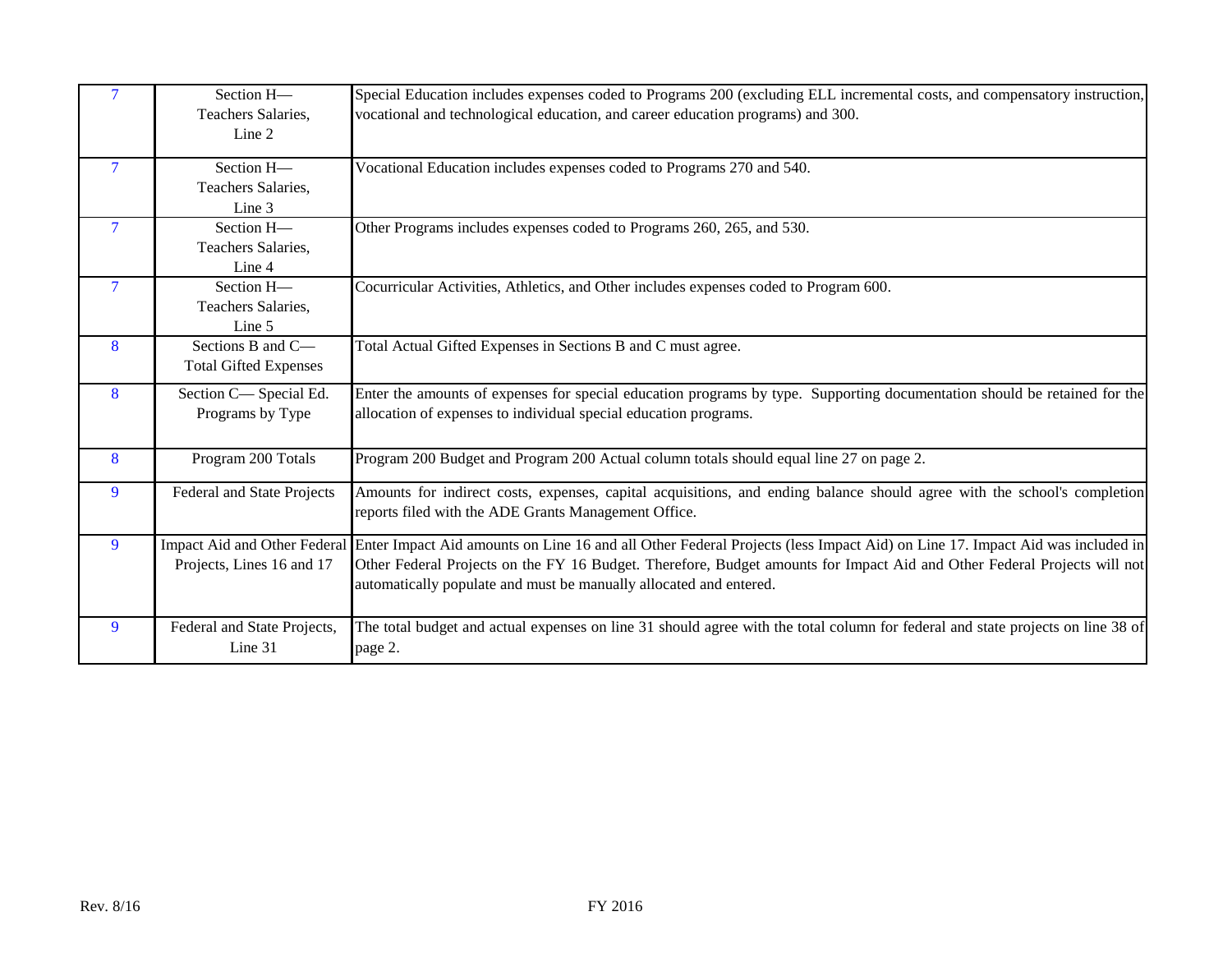<span id="page-16-3"></span><span id="page-16-2"></span><span id="page-16-1"></span><span id="page-16-0"></span>

| 10 | General                           | The information included on this page will be used by ADE to complete the National Public Education Financial Survey<br>(NPEFS) and Form 33 issued by the National Center for Education Statistics. NPEFS data is required to be submitted by all<br>schools and is used to calculate a state per pupil expenditure amount that is used in the formula for allocating a number of<br>federal program funds to states and local education agencies, including Title I, Impact Aid, and Indian Education. Other<br>programs make use of state per pupil expenditure data indirectly because their allocation formulas are based, in whole, or in<br>part, on state Title I allocations. The NPEFS and Form 33 data is also used by researchers and government policymakers to<br>address important education policy and research issues.<br>Report all amounts from Projects 1000 through 1999 on this page.<br>See Uniform System of Financial Records for Arizona Charter Schools (USFRCS) Chart of Accounts for more information on<br>Project, Function, and Object Codes and Descriptions http://www.azauditor.gov/sites/default/files/USFRCS.pdf |
|----|-----------------------------------|------------------------------------------------------------------------------------------------------------------------------------------------------------------------------------------------------------------------------------------------------------------------------------------------------------------------------------------------------------------------------------------------------------------------------------------------------------------------------------------------------------------------------------------------------------------------------------------------------------------------------------------------------------------------------------------------------------------------------------------------------------------------------------------------------------------------------------------------------------------------------------------------------------------------------------------------------------------------------------------------------------------------------------------------------------------------------------------------------------------------------------------------------|
| 10 | Programs 100-600                  | Amounts reported for programs 610, 620, and 630 on page 2, should be included within the amounts reported for programs<br>100-600 here.                                                                                                                                                                                                                                                                                                                                                                                                                                                                                                                                                                                                                                                                                                                                                                                                                                                                                                                                                                                                              |
| 10 | <b>Property Disbursements</b>     | Property Disbursements should include actual payments made during the year for capital acquisitions, not including related<br>capital lease or other debt service payments. Property Disbursements for nonfixed (movable) equipment in Programs 100<br>through 600 should be allocated to Functions 1000 through 4000 based on the intended use of the equipment. All other<br>Property Disbursements for these Programs should be included in Function 4000.                                                                                                                                                                                                                                                                                                                                                                                                                                                                                                                                                                                                                                                                                        |
| 10 | Property Disbursements by<br>Type | Property Disbursements for Buildings should include only disbursements for the purchase of existing buildings. All<br>disbursements for construction services for buildings and building improvements (whether or not construction is in progress at<br>year-end) should be included on the Construction line. Total property disbursements in this table should equal the sum of<br>property disbursements in the two preceding tables above. If no disbursements were made during the year, enter a 0 value in<br>each line.                                                                                                                                                                                                                                                                                                                                                                                                                                                                                                                                                                                                                       |
| 10 | Debt Service                      | Debt Service amounts should include interest and redemption of principal for all Programs. Interest should be expenses<br>charged to object code 6850. Redemption of Principal should include payments made during the year for principal on capital<br>leases and other long-term debt that were recorded as a reduction of the related liability.                                                                                                                                                                                                                                                                                                                                                                                                                                                                                                                                                                                                                                                                                                                                                                                                  |